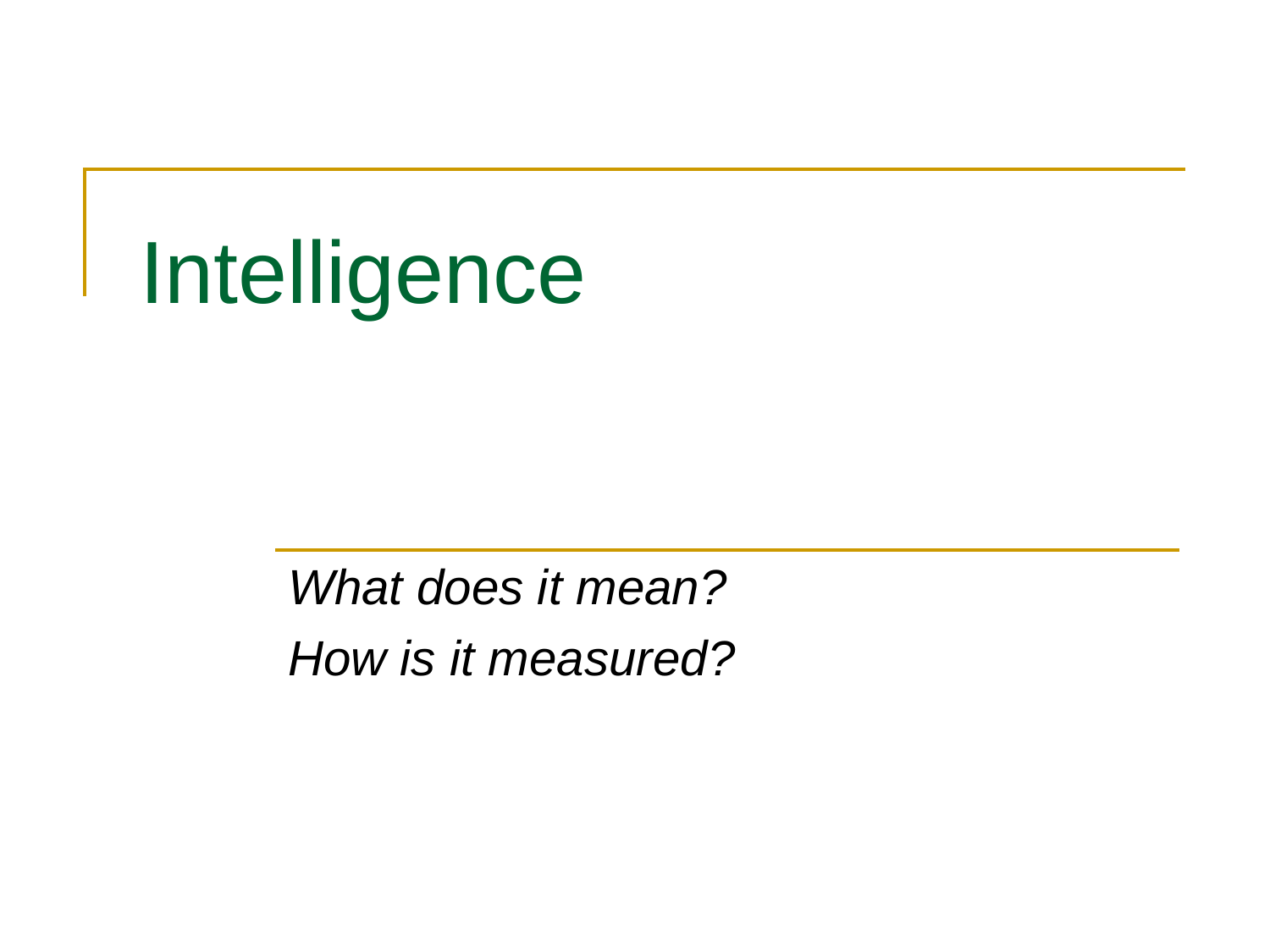# INTELLIGENCE

- Another concept which is difficult to define
- Some cultures don't even consider it
- Let's call it:
- *The global capacity to think rationally, act purposefully, and deal effectively with the environment (*Wechsler, 1944)
- Or is it just ..
- *Whatever an IQ test measures (?)*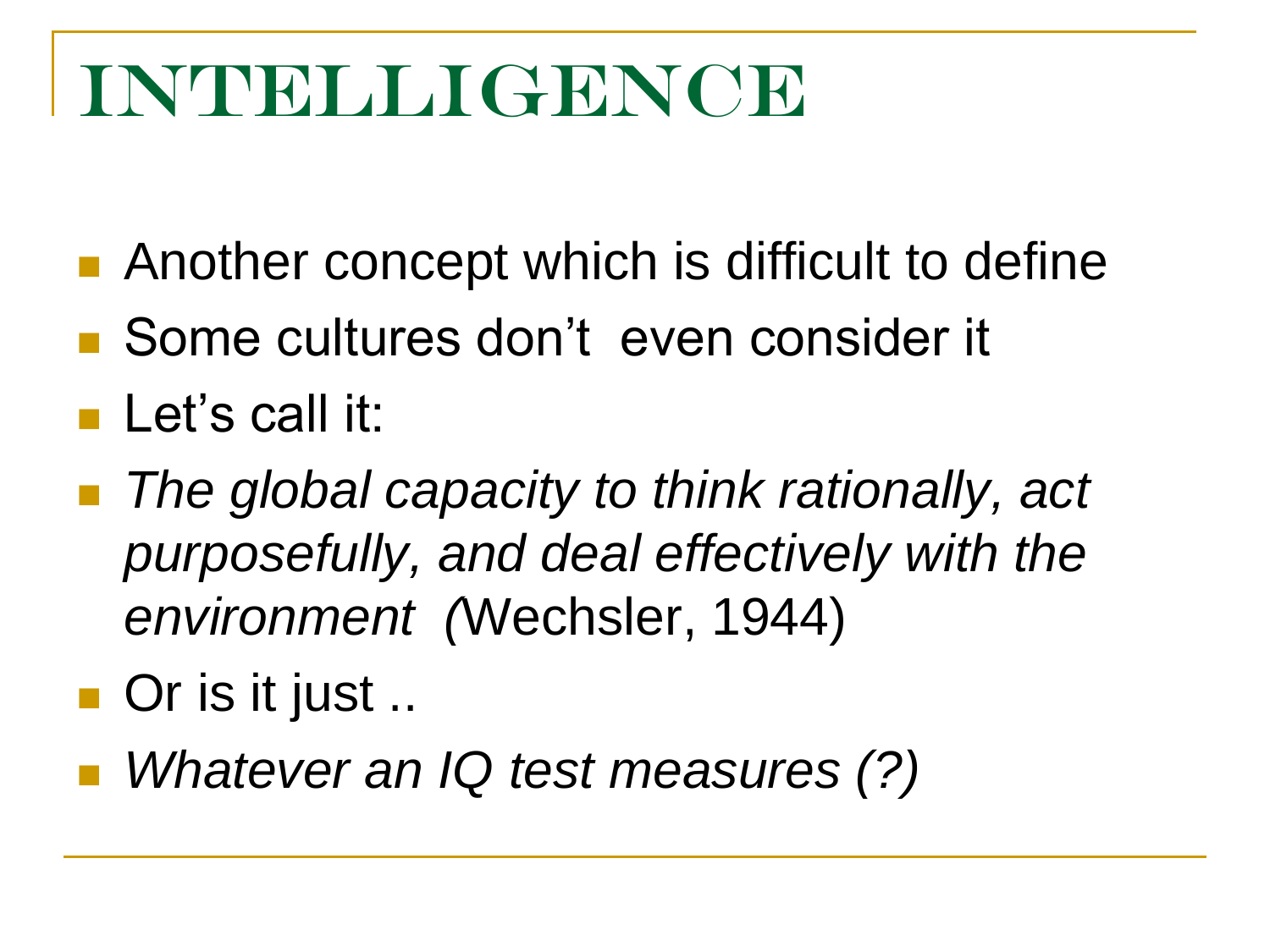# IS IT JUST ONE THING?

- **Charles Spearman, in 1923, thought so**
- He noticed that high scores on tests of mental abilities correlated with each other
- **Proposed that it is a single factor, which he** called *general intelligence* or *g*
- *g* underlies all intellectual abilities
- *s* deals with our level of prowess for specific aspects of intelligence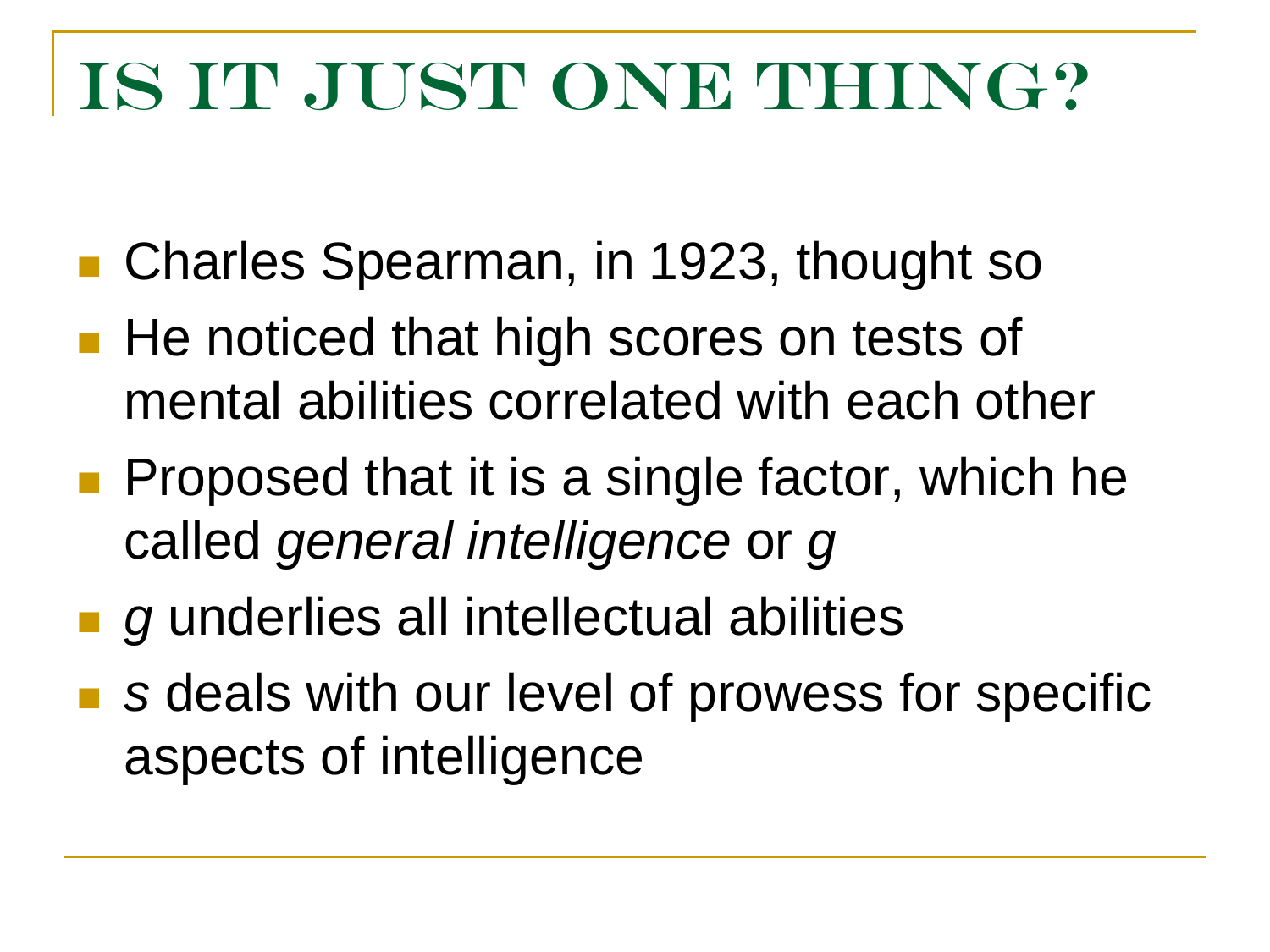# Biological basis

■ The prevailing biological explanation is that high levels of *g* arise from a *greater ability to form new connections between neurons and dendrites* 

1) Better ability to learn from experience

 2) Better connections = faster processing, which seems to be the primary component of higher *g*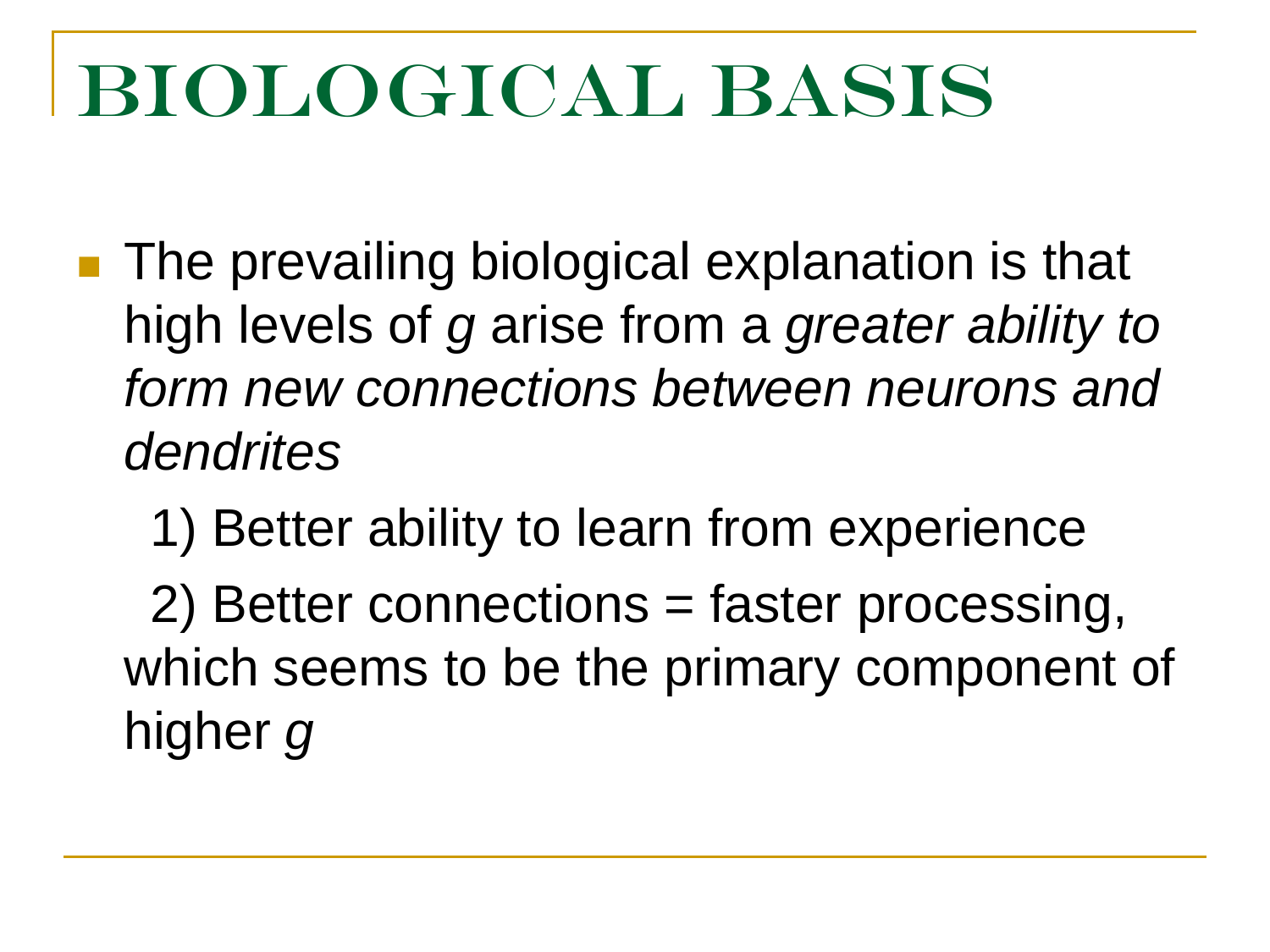# Multiple intelligences

- It's not, "Are you smart?"
- It's, "How are you smart?"
- **Howard Gardner argues that there are many** kinds of intelligence
- **Perspective came from work with victims of** severe brain injuries who still retained considerable "smarts" in some areas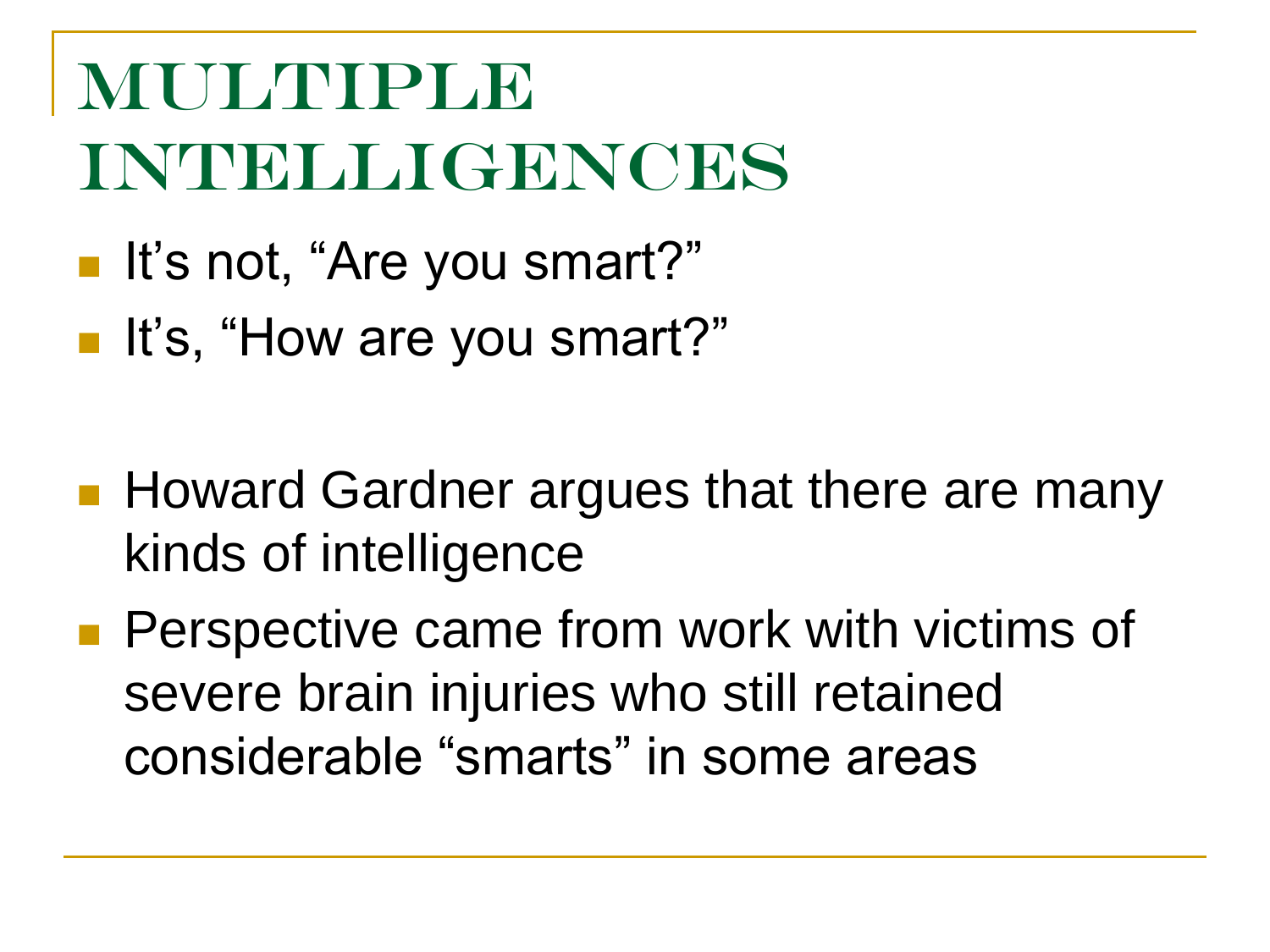# THE EIGHT TYPES

- **Linguistic** the ability to understand and use language, to write well, and to speak articulately
- **The basic skill utilized in most educational** settings and intelligence tests
- **Measured directly by the Verbal portion of the SAT**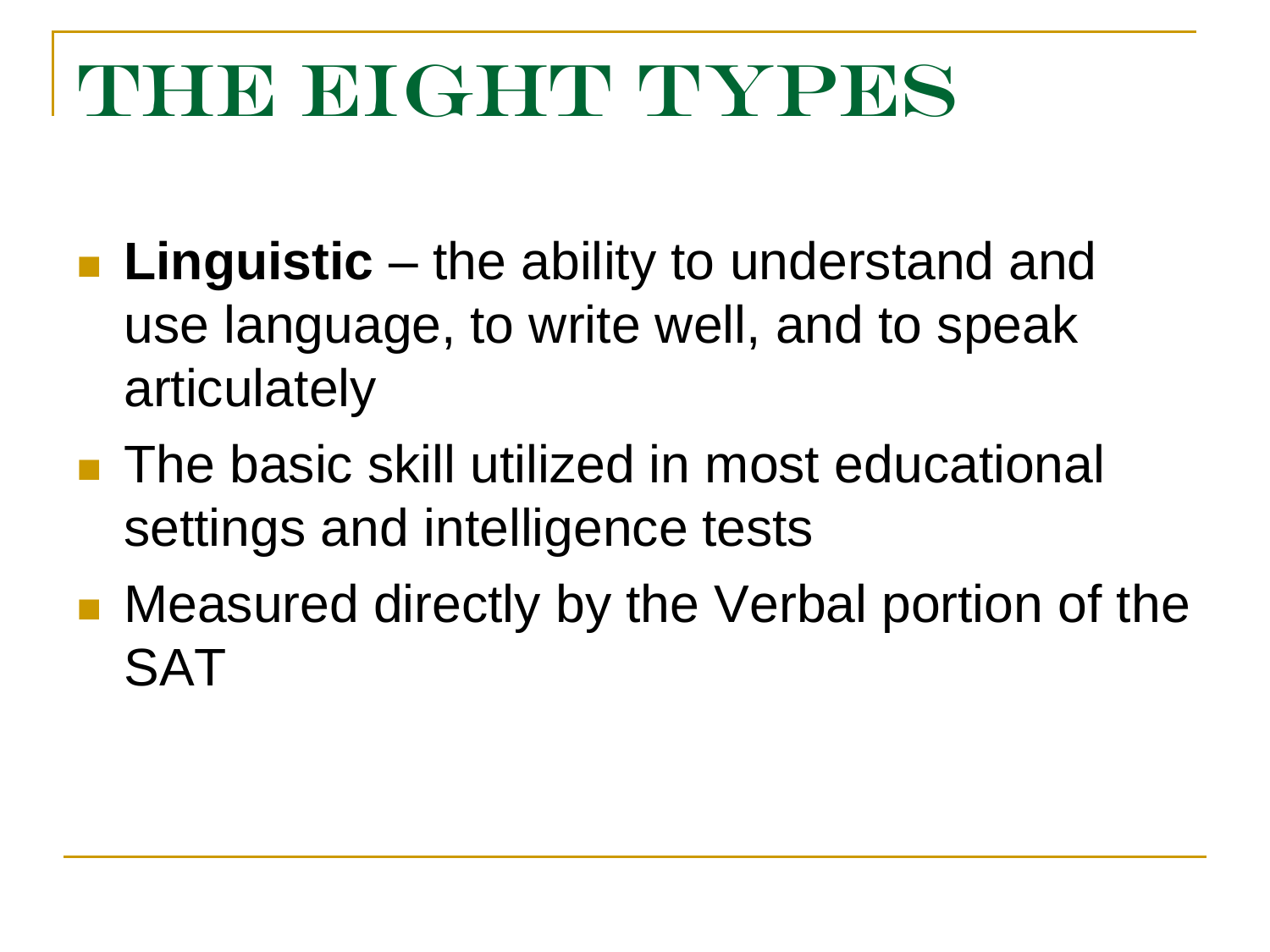### **Logical/mathematical**

skill with problem solving and scientific analysis

Another skill widely used in educational settings

Essential to careers in science or engineering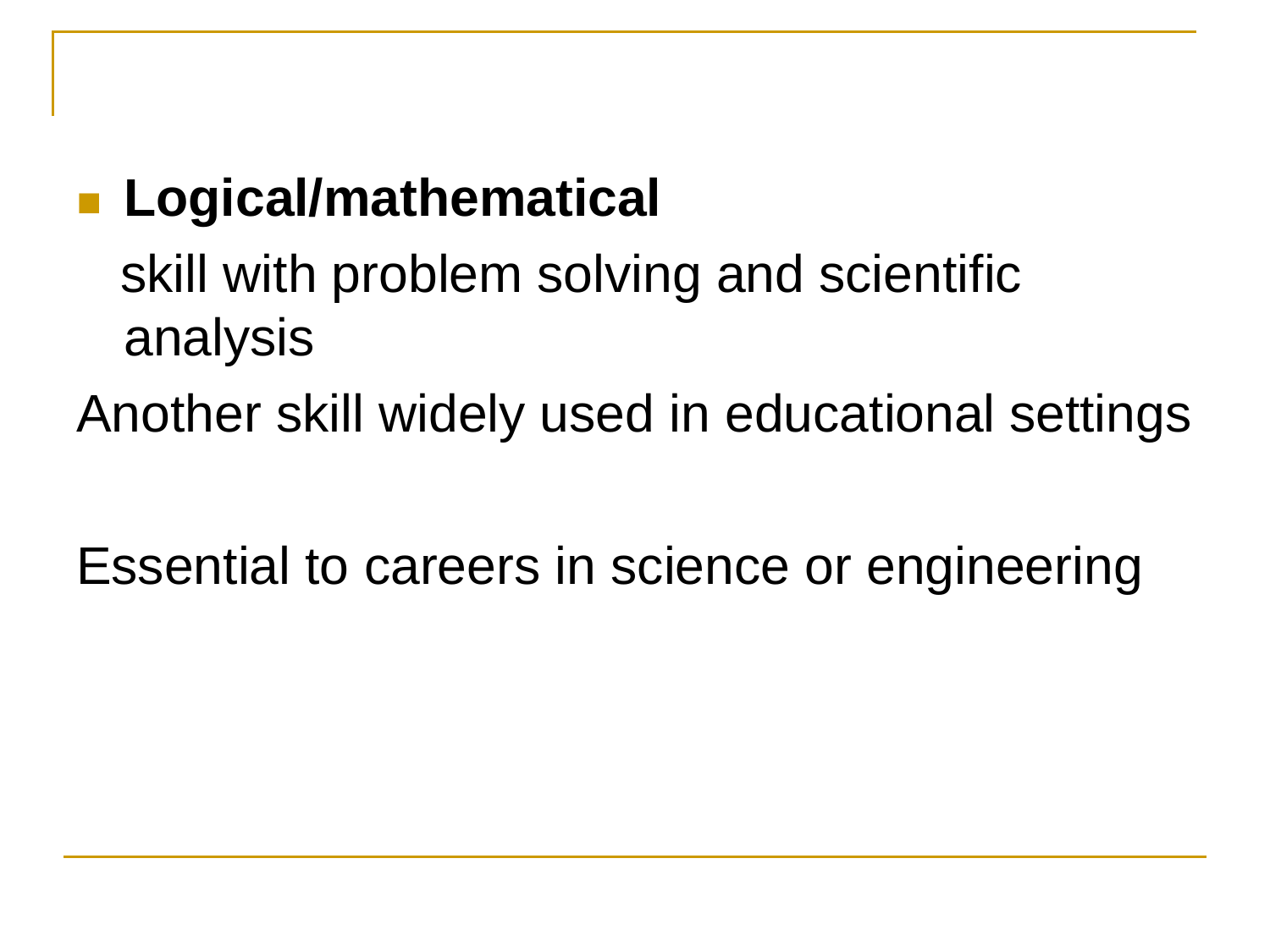### **Musical**

skill with musical instruments, singing or composing

### **Kinesthetic**

 skill with bodily movements dancers or athletes

**Naturalistic –** highly attuned to nature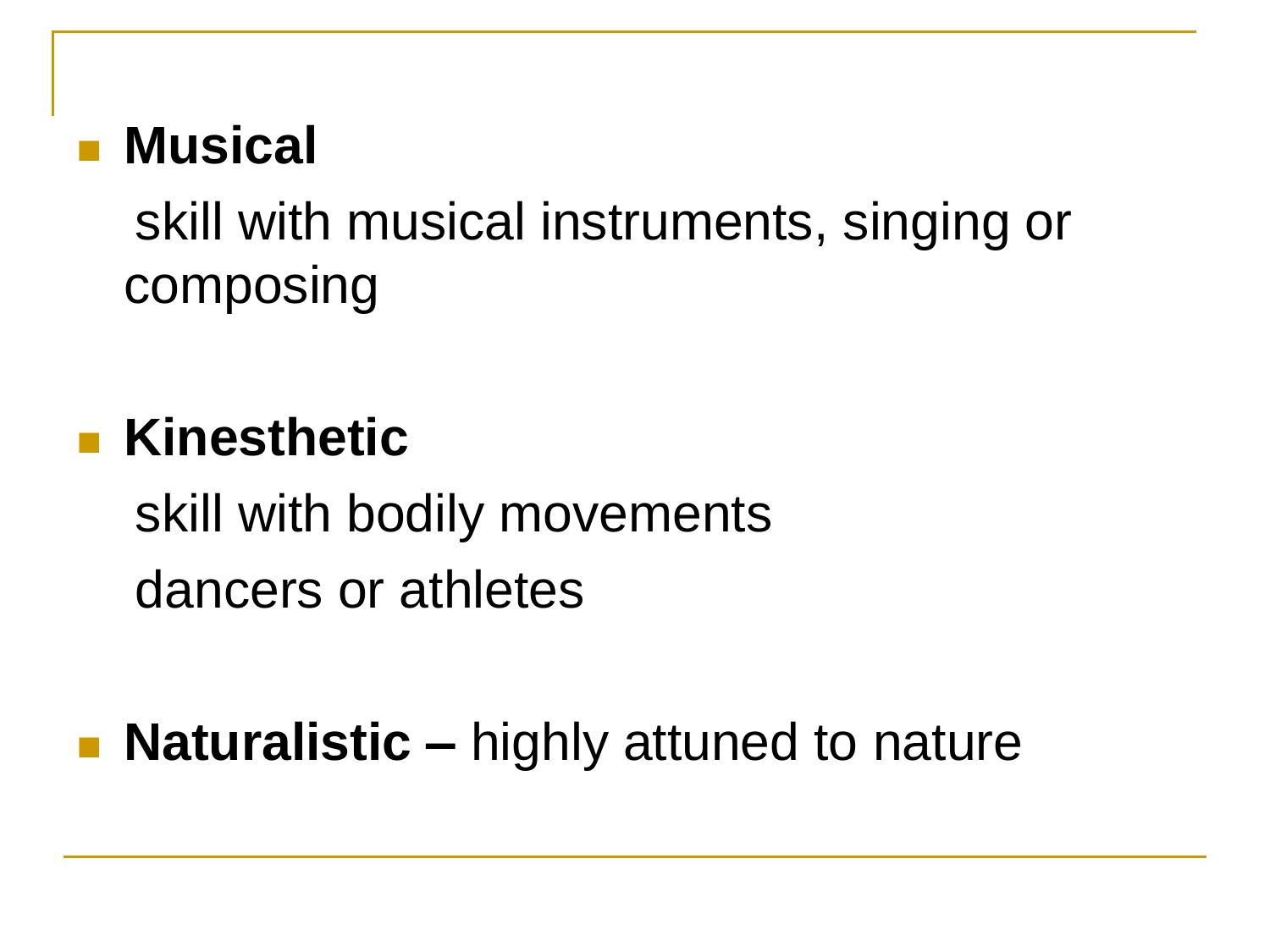### **Interpersonal**

 possessing strong social skills; knowing just how to talk to people

careers in sales, politics, counseling, etc

### ■ Spatial

ability to understand how objects are oriented in space artists, architects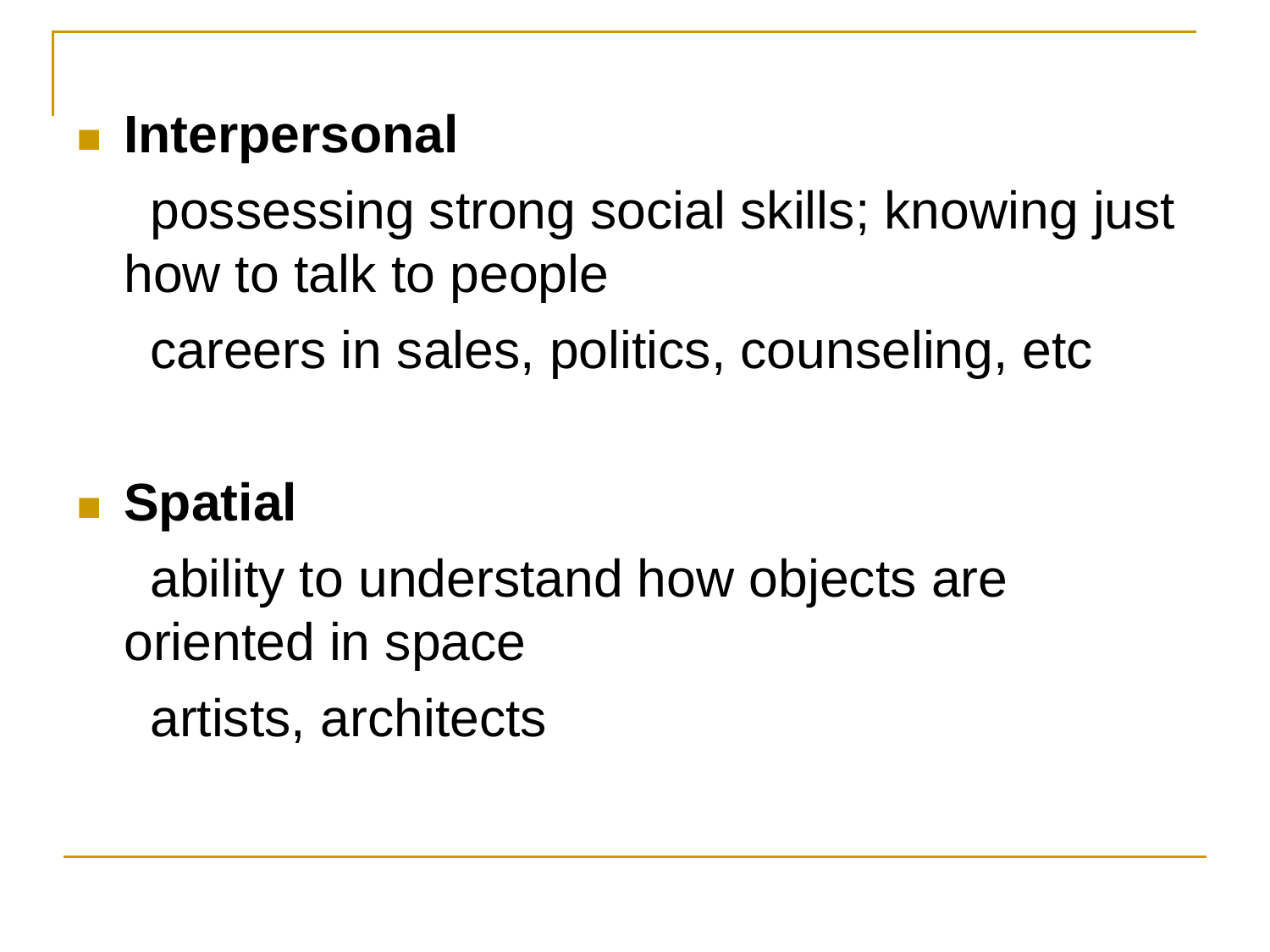### THE MOST IMPORTANT?

### **Intrapersonal**

 understanding your own emotions, and recognizing those which are self-defeating; setting realistic goals

**These abilities lead to increased success in** almost everything we do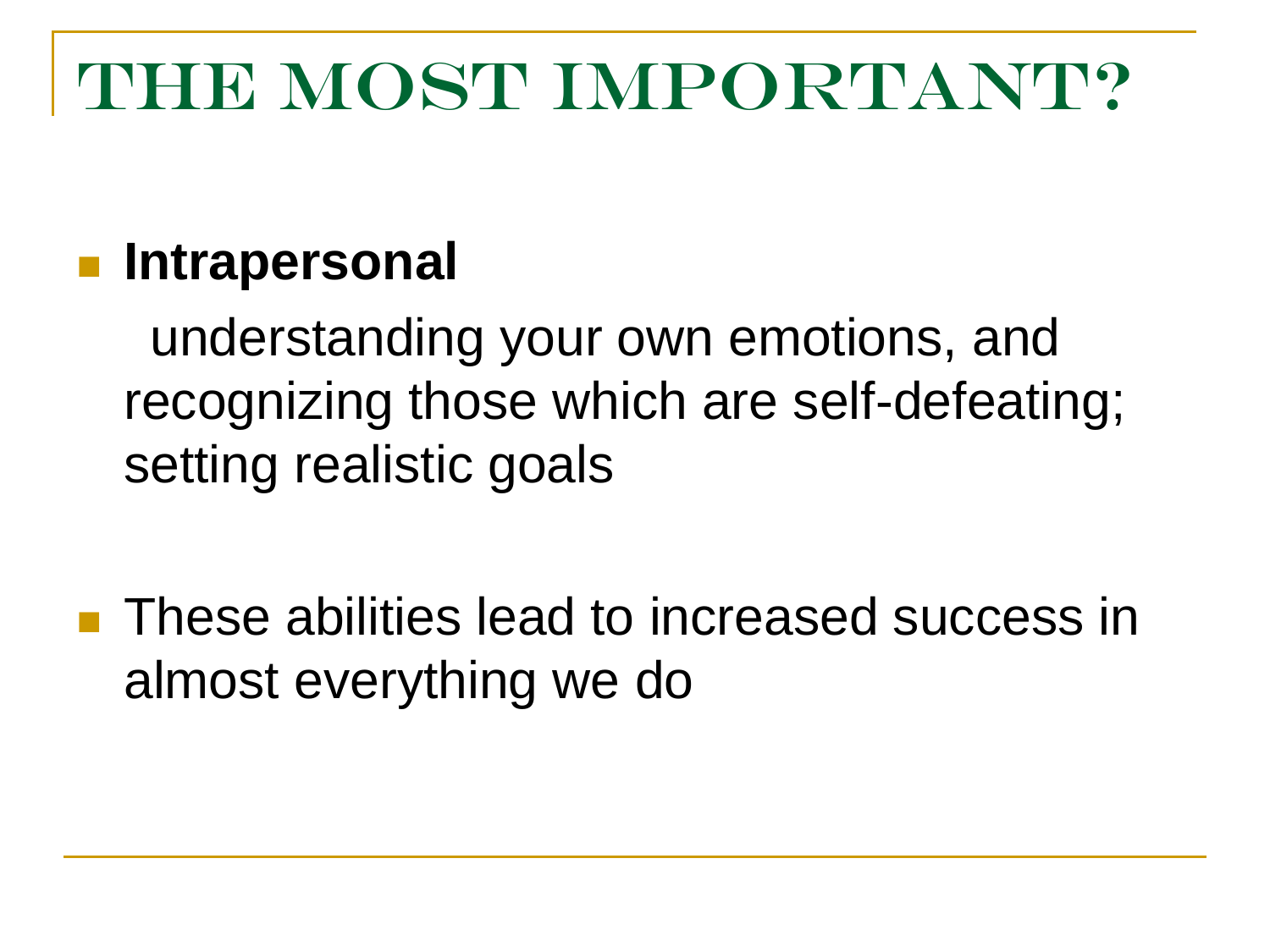## Emotional **INTELLIGENCE**

■ Similarly, Daniel Goleman claims that being able to:

 1) accurately asses and manage our emotions,

- 2) empathize with others,
- 3) maintain satisfying relationships, and
- 4) get along with people, are ….

The key aspects of *emotional intelligence*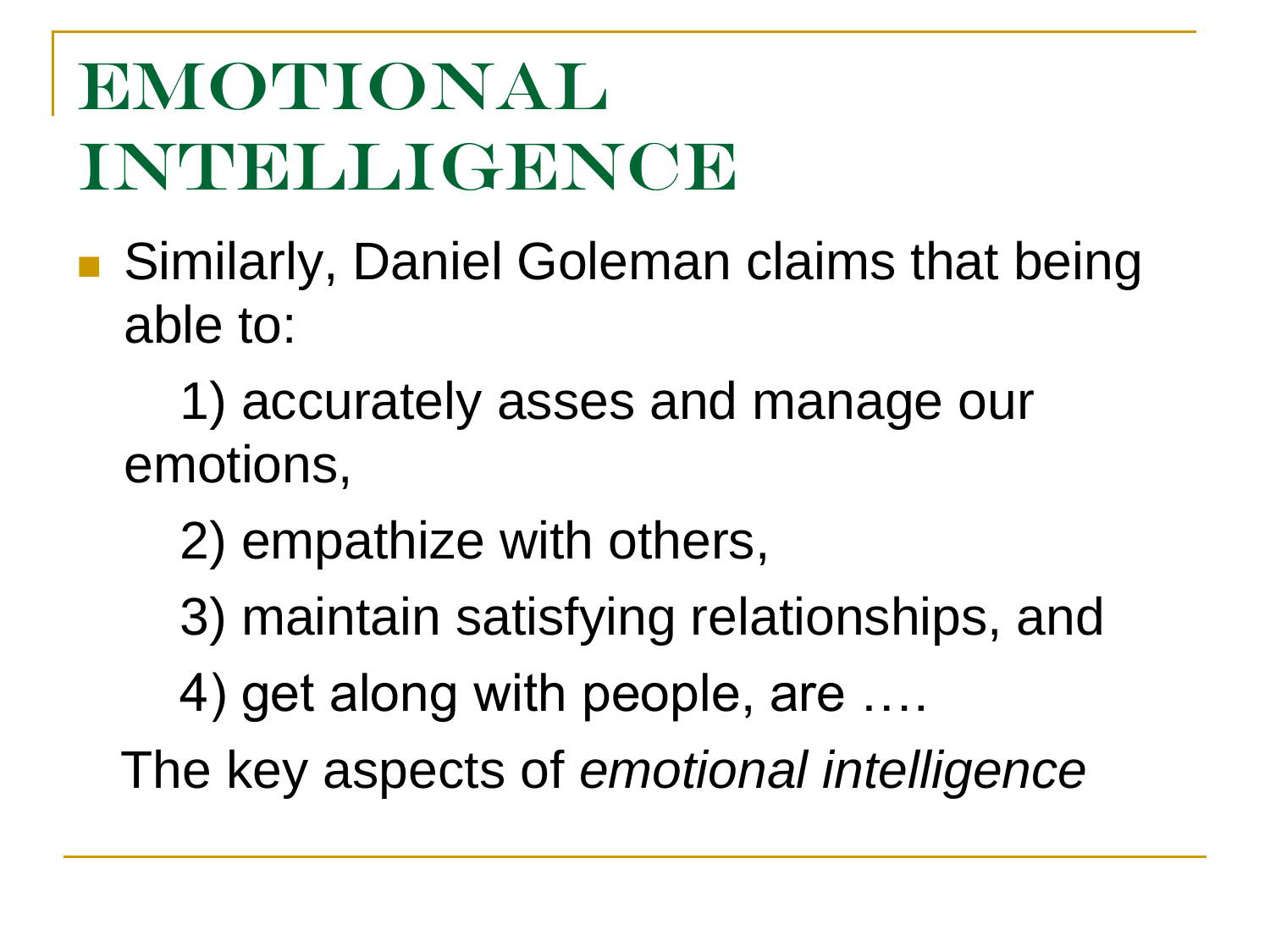# SO WHAT!?

- **In Goleman's view, these abilities, or their** absence, explain why some who have plenty of intelligence fail to succeed, while others, with less, thrive
- Essential for life, love, and work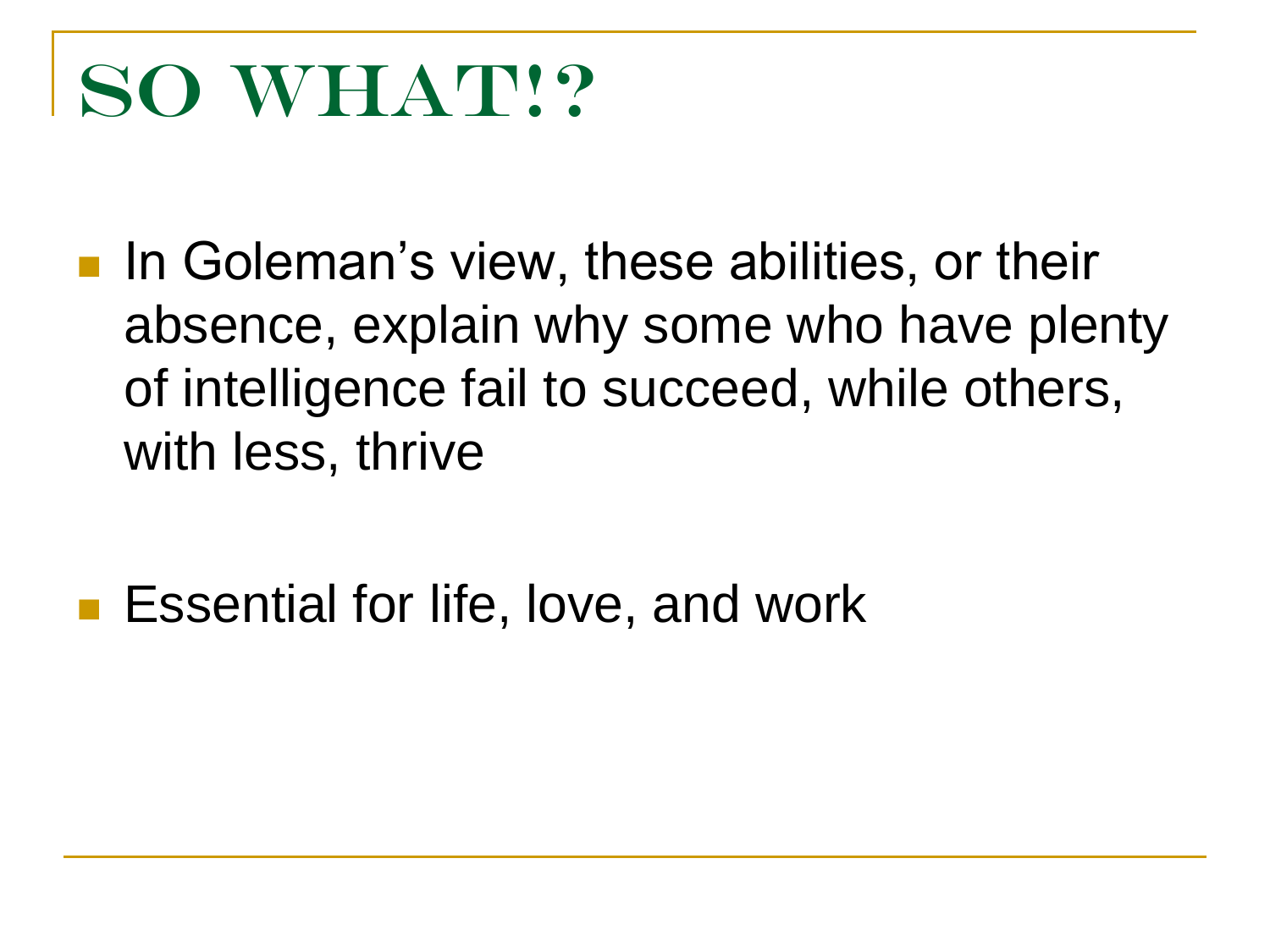### TESTING INTELLIGENCE

- **Amazingly the most common intelligence** tests have little relationship to any of the theories
- **Are we measuring something we don't** understand?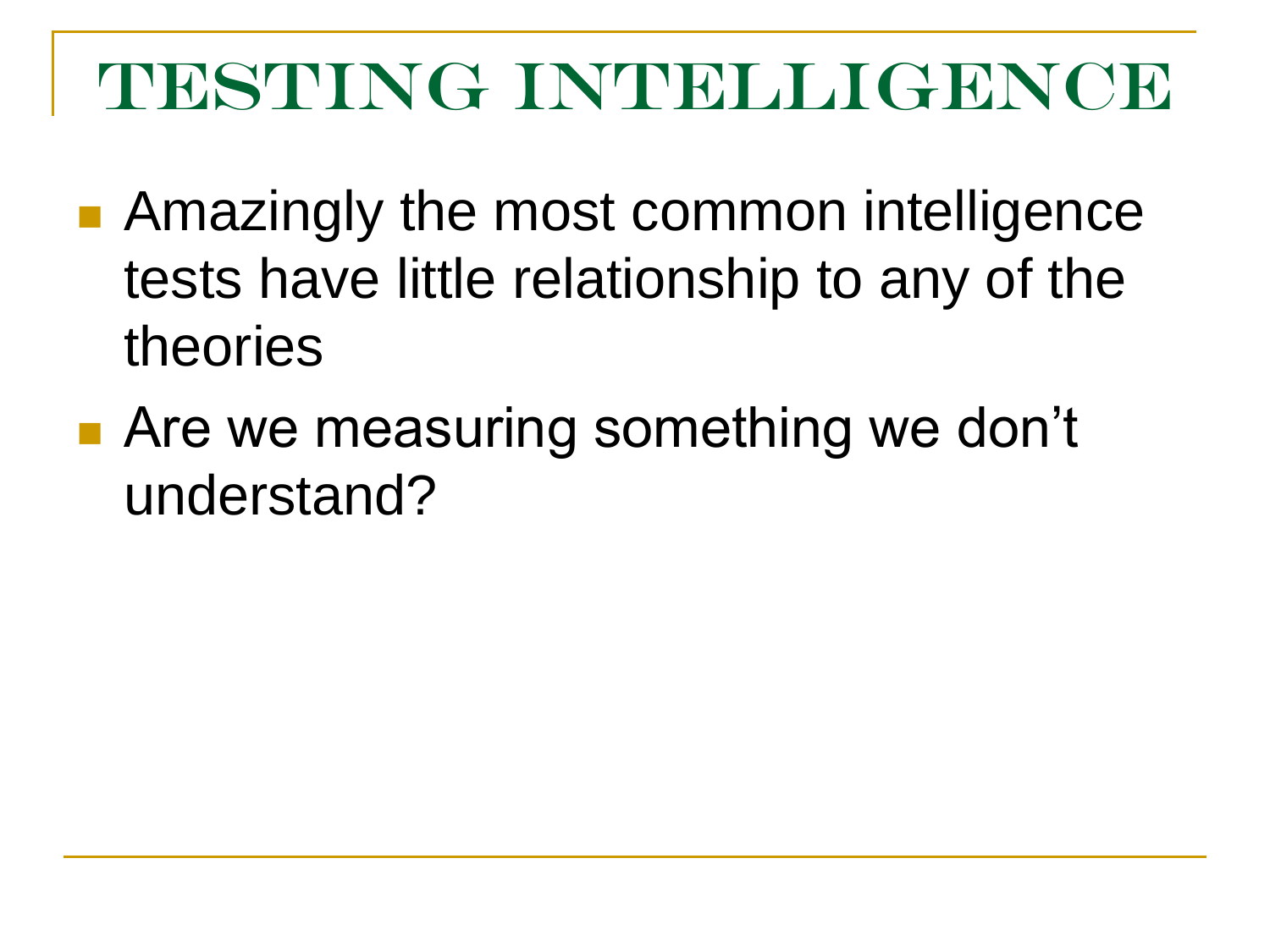# UHE REVERED IQ TEST

- Designed by Albert Binet in 1905 to identify which French school children would need special help
- Assessed a wide variety of skills called upon in the academic setting
- Adjusted by age
- **Administered one-on-one**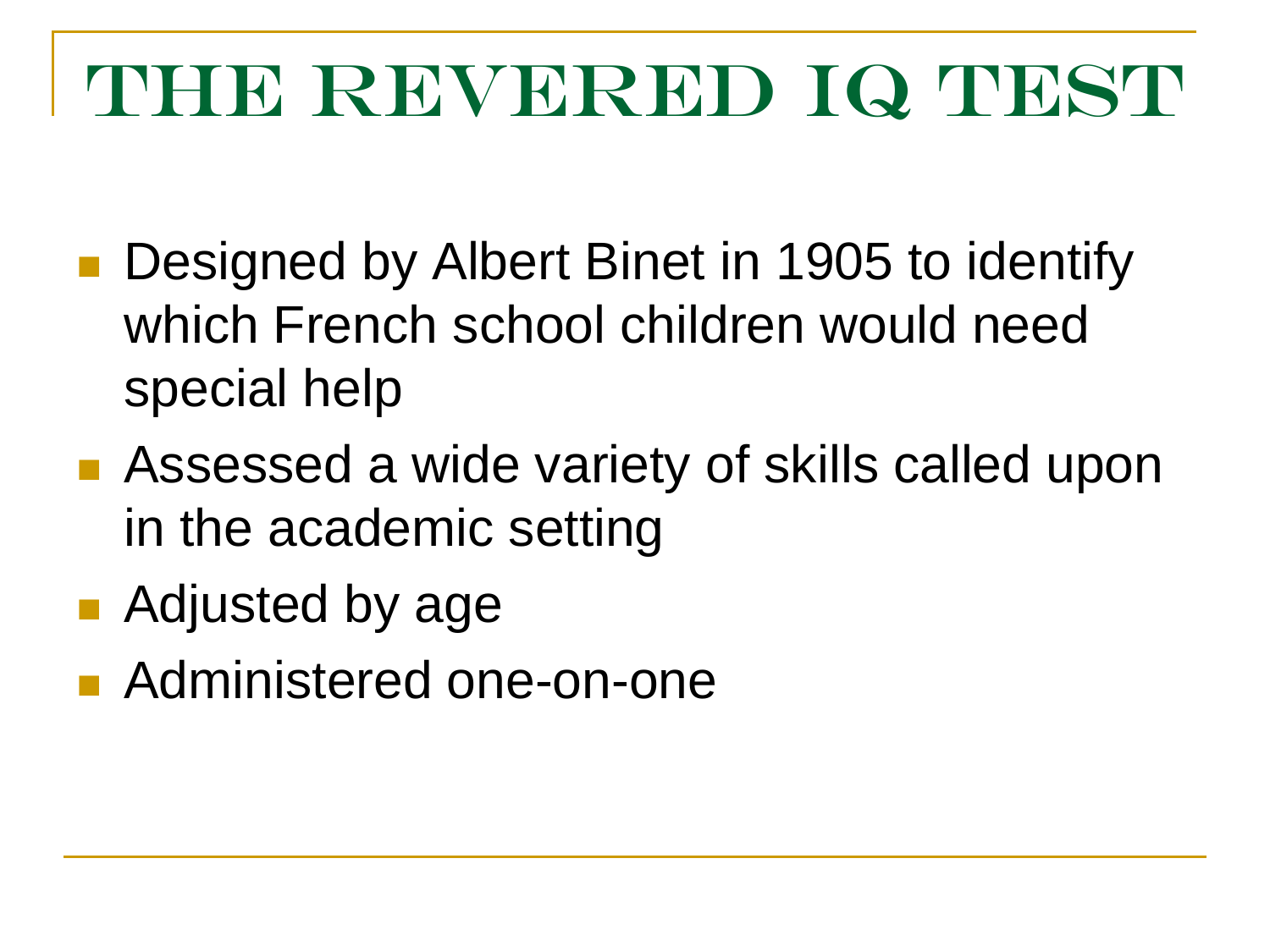# INTELLIGENCE ON THE normal distribution

- Calibrated, occasionally so that:
	- 1) mean, median and mode all  $= 100$
	- 2) standard deviation  $= 15$
	- 3) score> 130 "gifted"
	- 4) score< 70 mentally retarded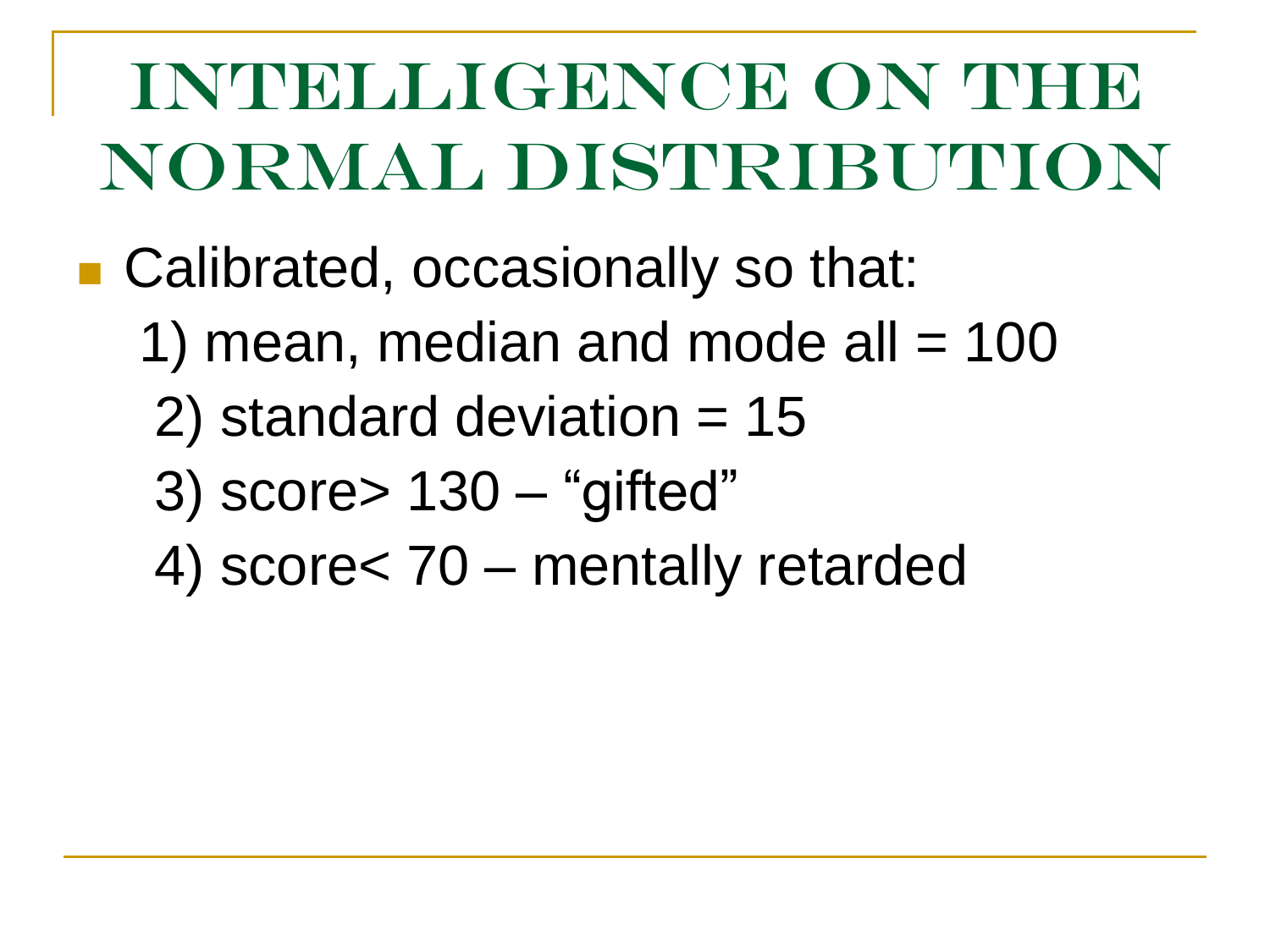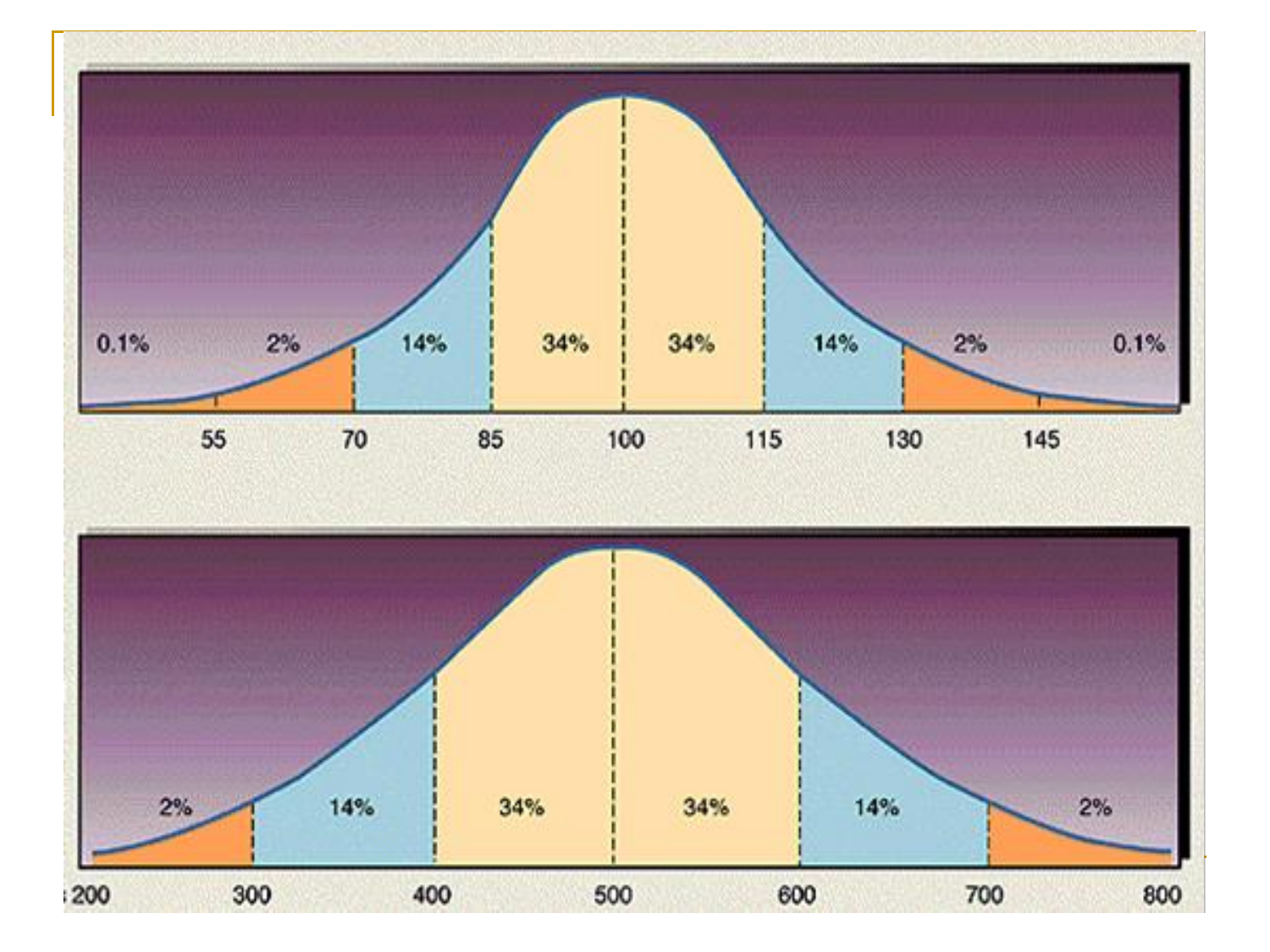# The IN PLYNN ENDERGAL

- IQ scores have gone up 15 points per generation
- Are we getting smarter?
- Are better schools responsible?
- Or are we better test-takers?
- Or is it simply a matter of better nutrition?
- **All explanations point to the** importance of the environment.

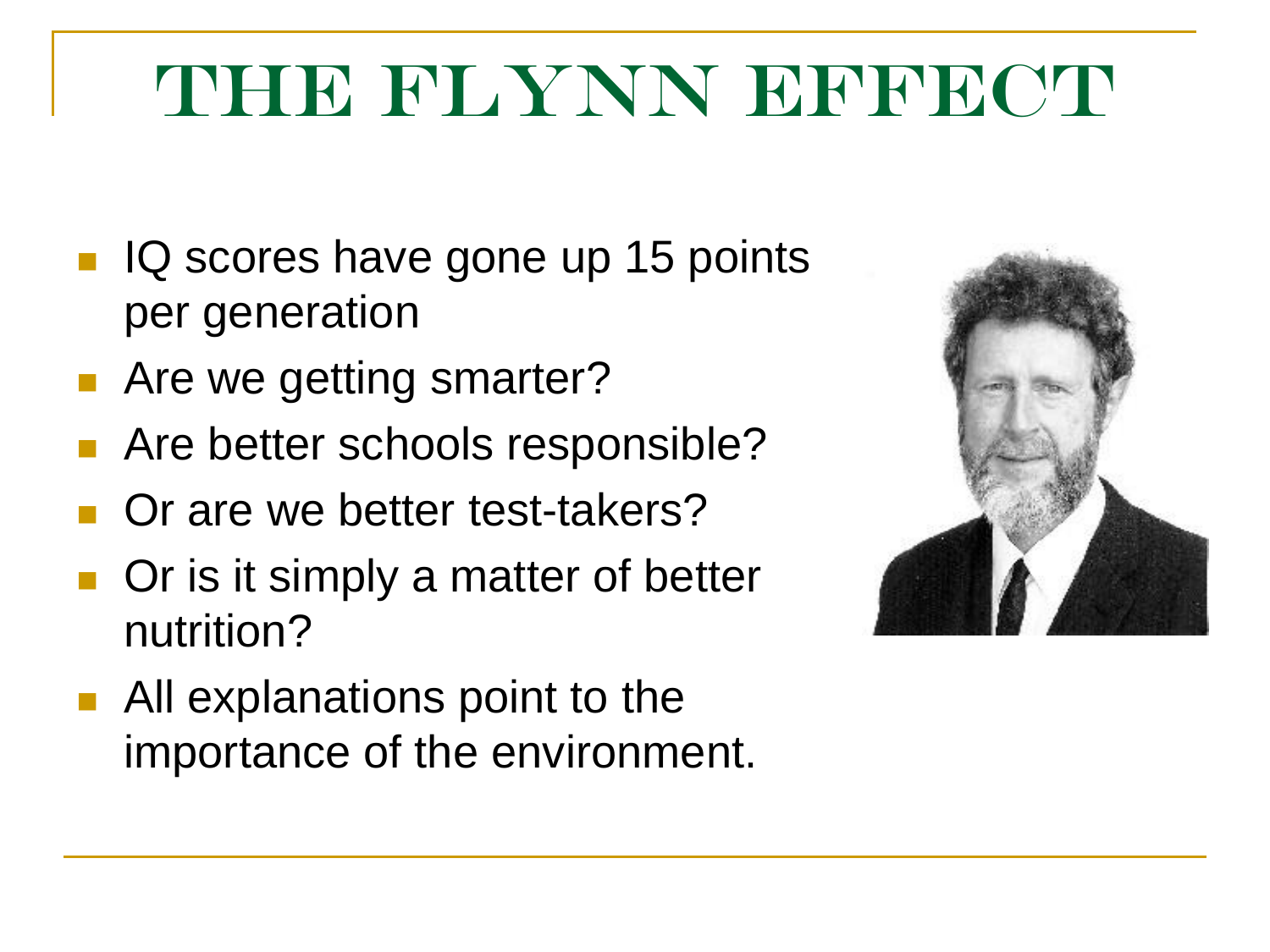# WECHSLER

- Basically similar to Stanford Binet
- Adds breaking measures into Verbal and Performance
- Also provides component scores
- Commonly used to determine LD needs
- Separate tests for kids and adults
- But both IQ and Wechsler assume familiarity with our culture and language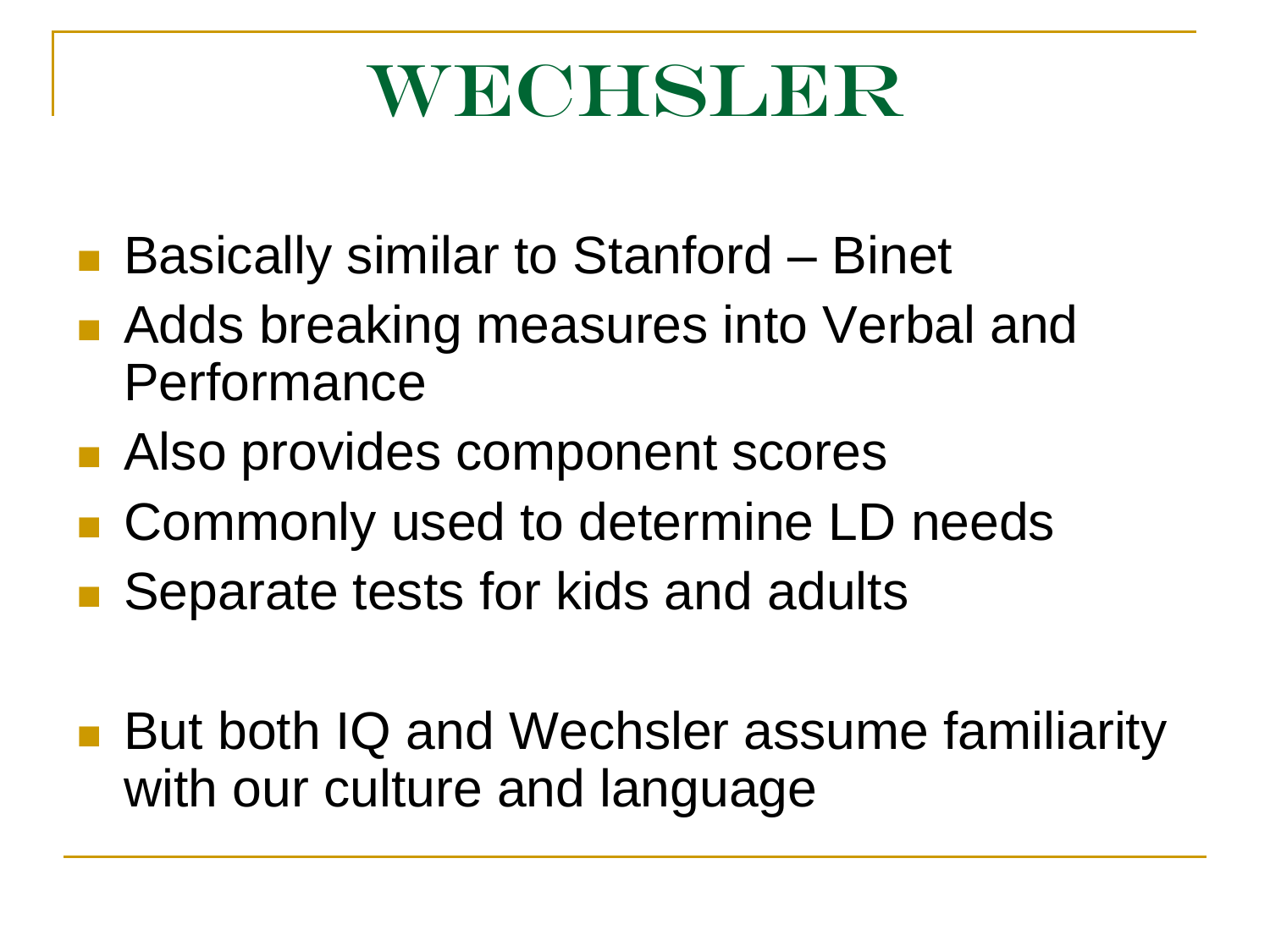#### **COMPREHENSION**

- 1. Why should we obey traffic laws and speed limits?
- 2. Why are antitrust laws necessary?
- 3. Why should we lock the doors and take the keys to our car when leaving the car parked?
- 4. What does this saying mean: "Kill two birds with one stone."

#### **INFORMATION**

- 1. Who wrote Huckleberry Finn?
- 2. Where is Finland?
- 3. At what temperature does paper burn?
- 4. What is entomology?

#### **ARITHMETIC**

- 1. How many 15¢ stamps can you buy for a dollar?
- 2. How many hours will it take a cyclist to travel 60 miles if he is qoing 12 miles an hour?
- 3. A man bought a used stereo system for  $3/4$  of what it cost new. He paid \$225 for it. How much did it cost new?
- 4. Six men can finish a job in ten days. How many men will be needed to finish the job in two and a half days?

#### A. Verbal tests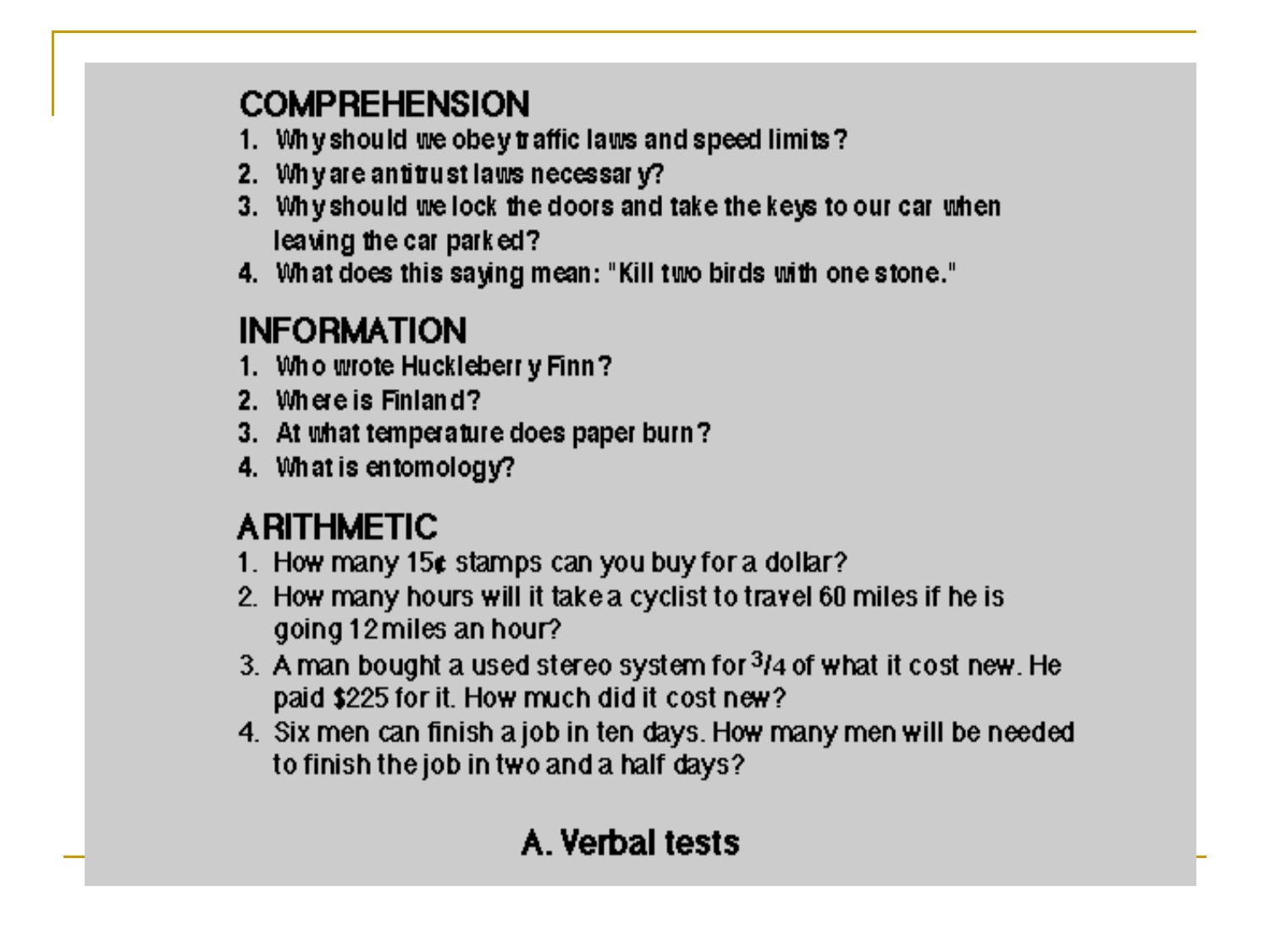### RAVEN'S PROGRESSIVE MATRICES

- A test which requires no particular language or cultural familiarity
- **Very simple instructions**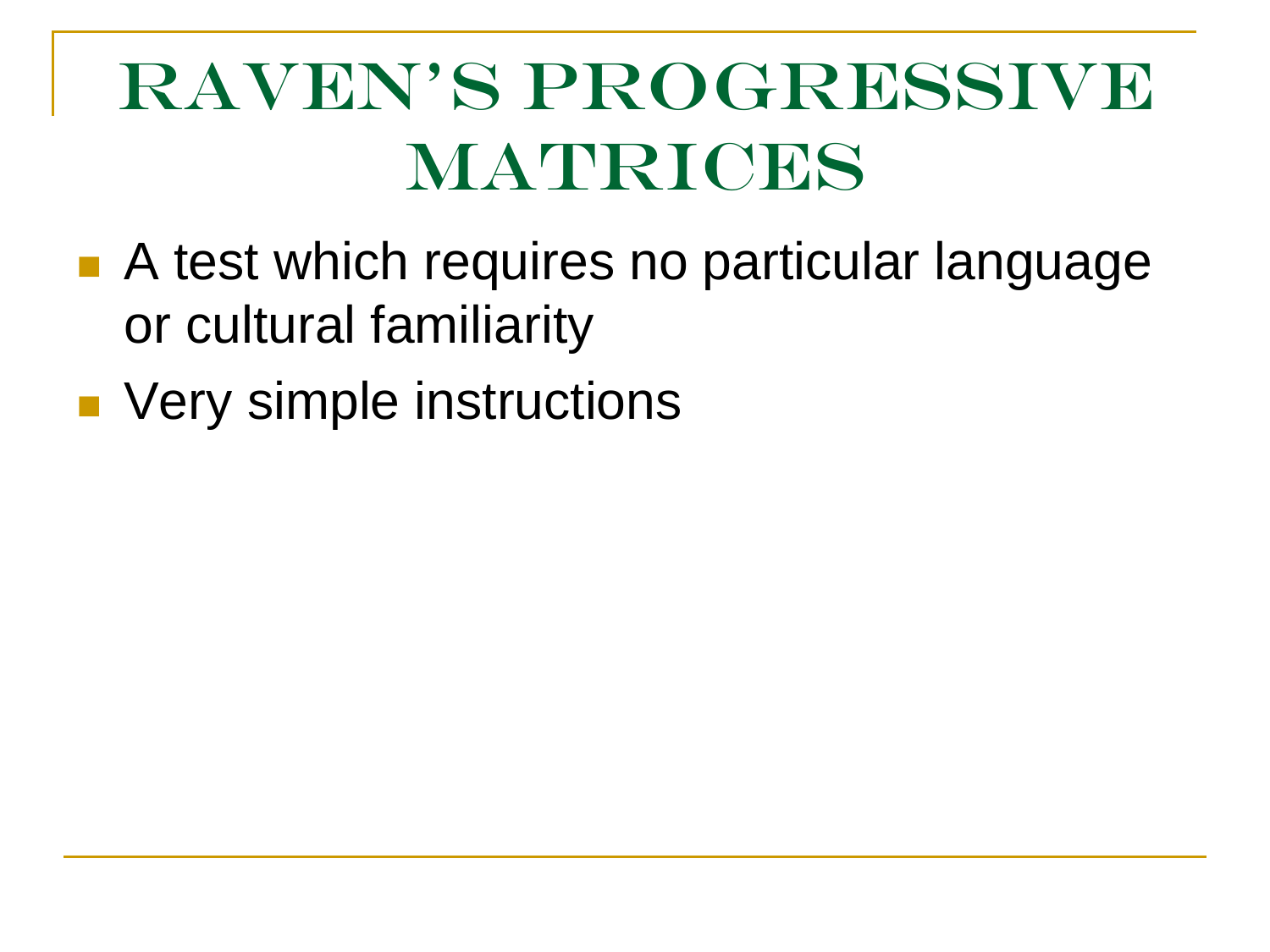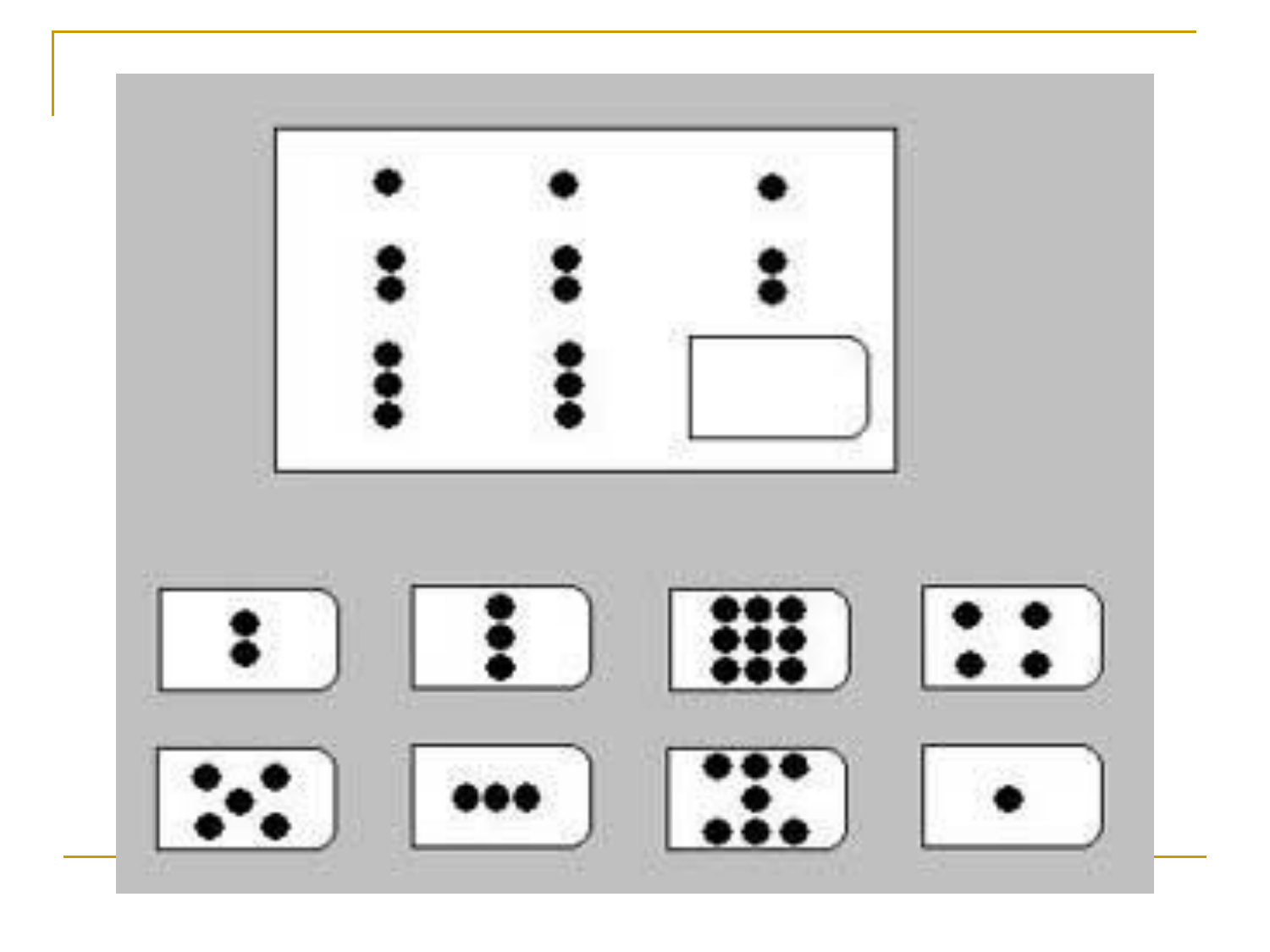#### Which answer fits in the missing space to complete the pattern?



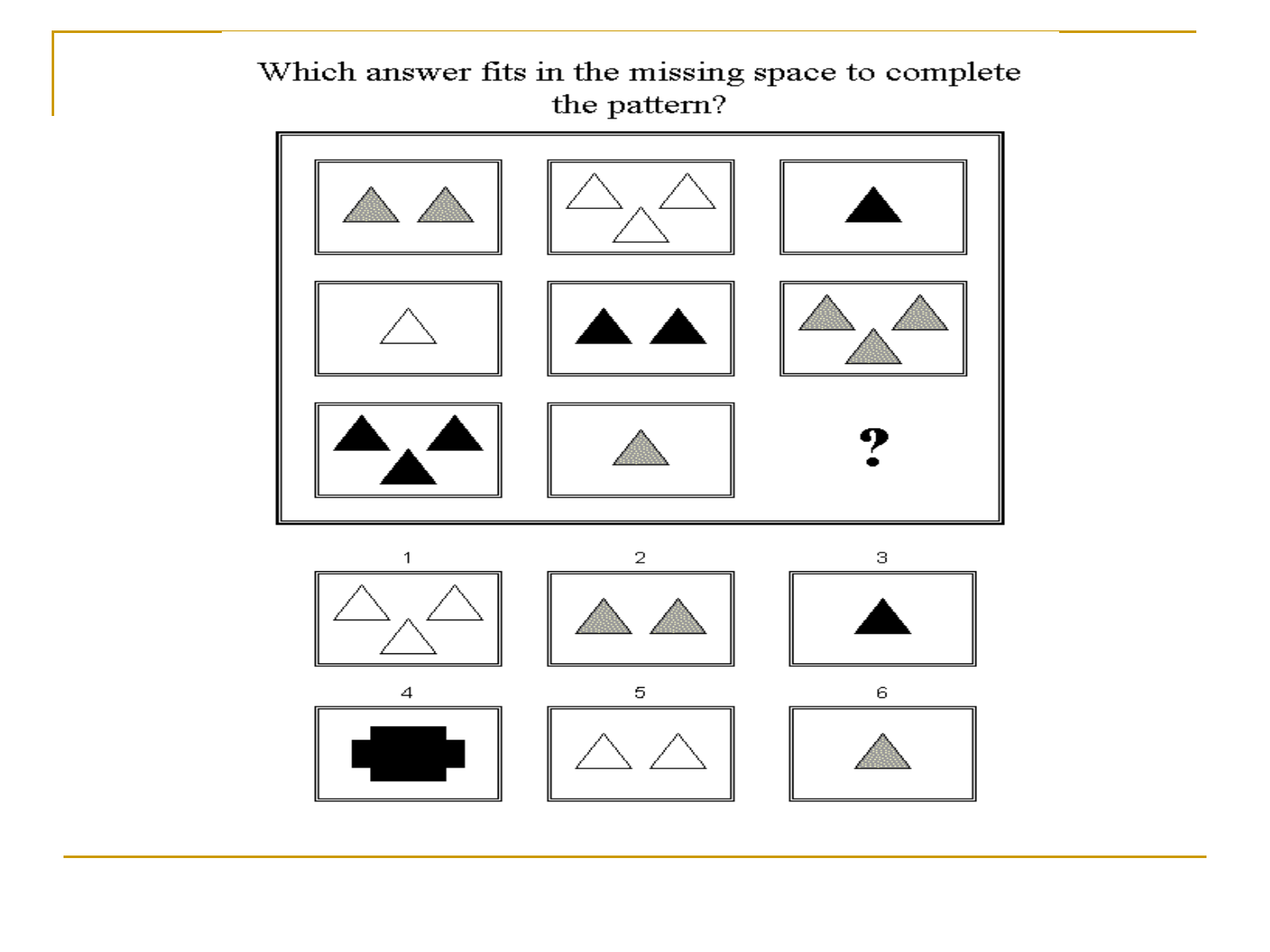## TERMIN'S STUDY OF THE GIFTED

- **In 1921, Termin began studying 1500** people with an  $IQ > 140$
- **He followed them throughout their lives**
- **They excelled in school, socially and in** their careers
- **But not all succeeded**
- **High motivation and encouraging home** environments were characteristic of the highest achievers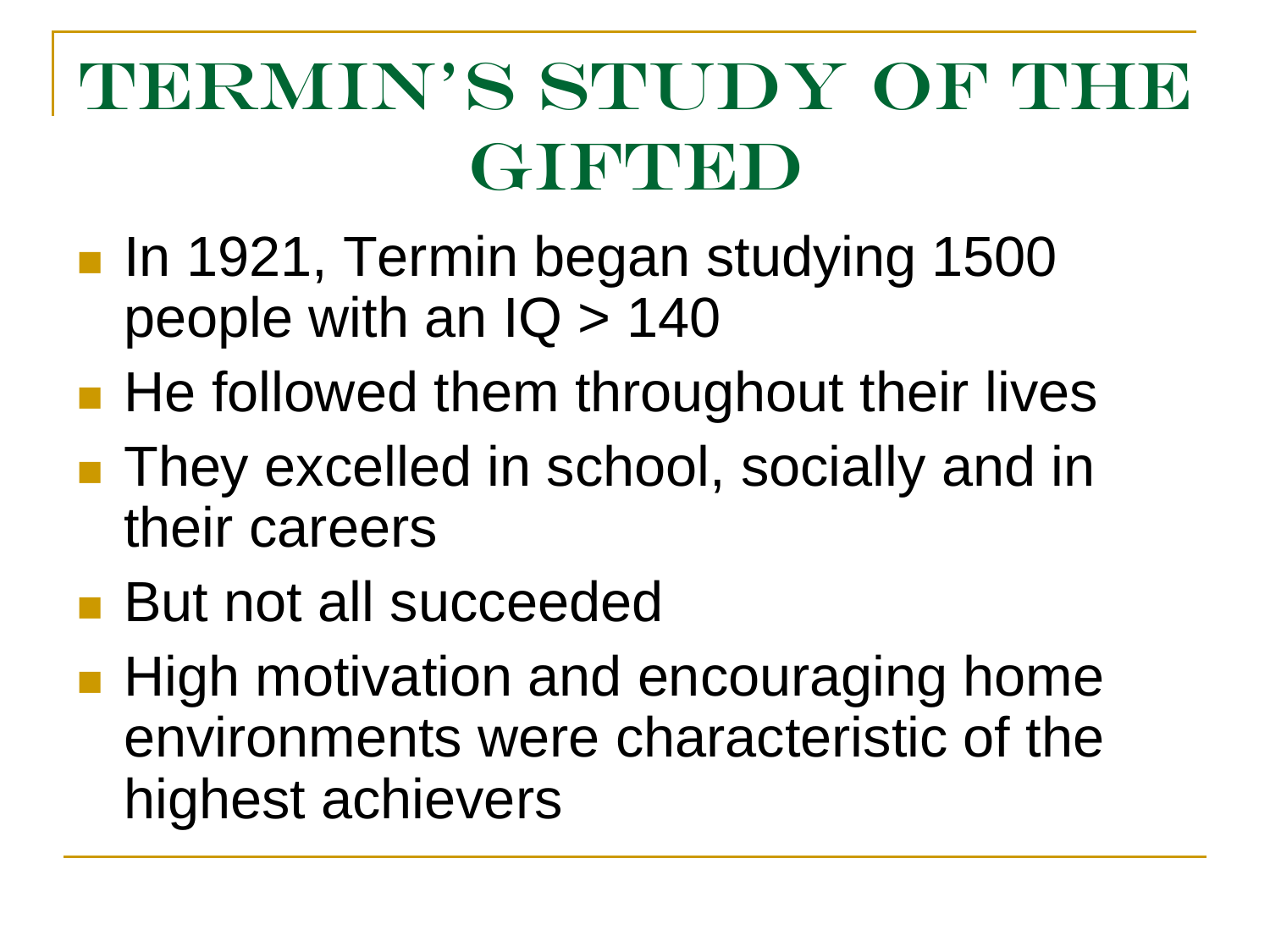## Animal Intelligence

- Kohler, in the 1920's, revealed the problemsolving capabilities of chimpanzees
- Sultan demonstrated *insight* or did he?
- Skinner would argue that operant conditioning explained it all
- Today, *cognitive ethnologists* claim that animals can make plans, think about the future and collaborate with others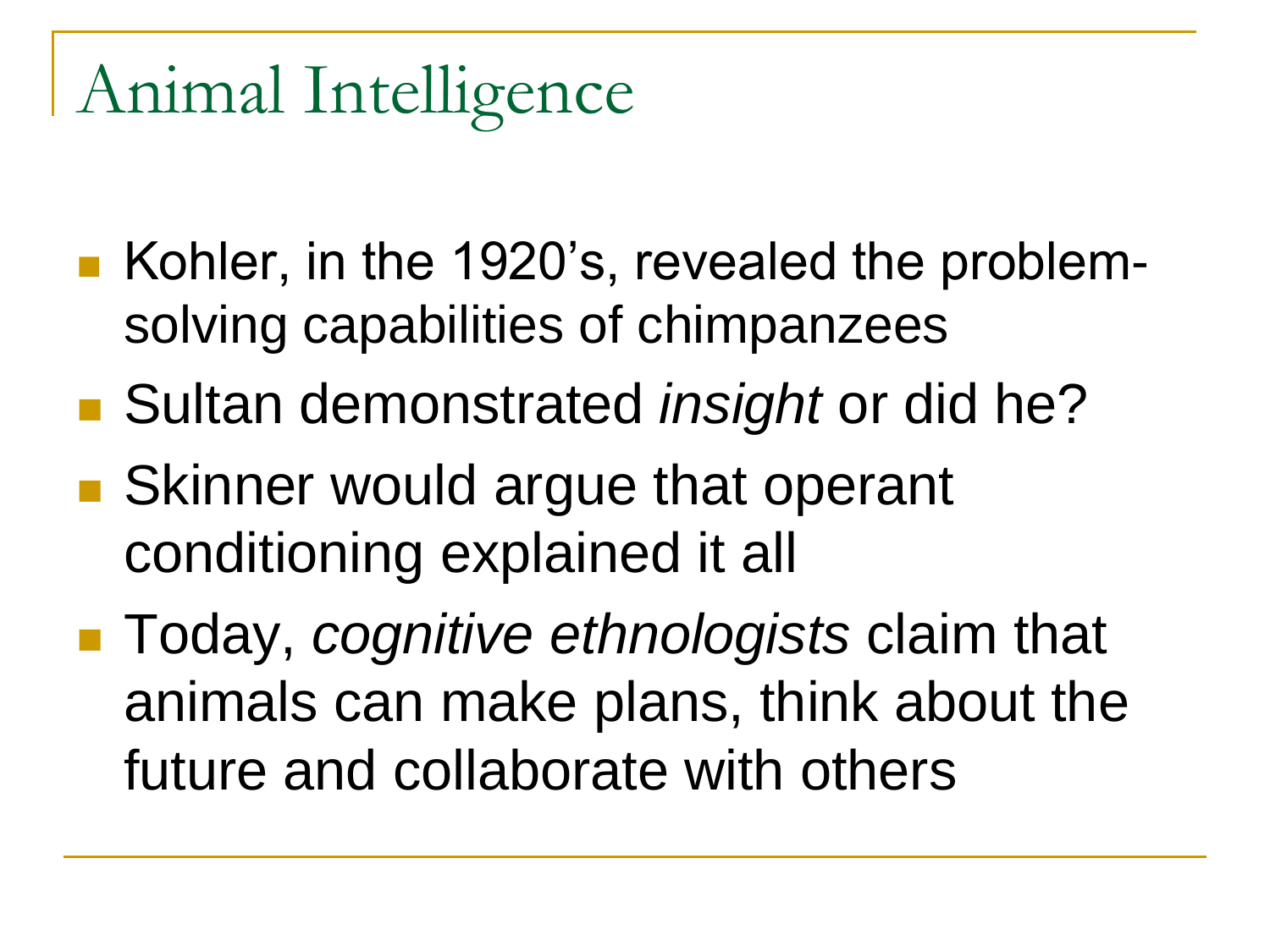# Sultan gets his



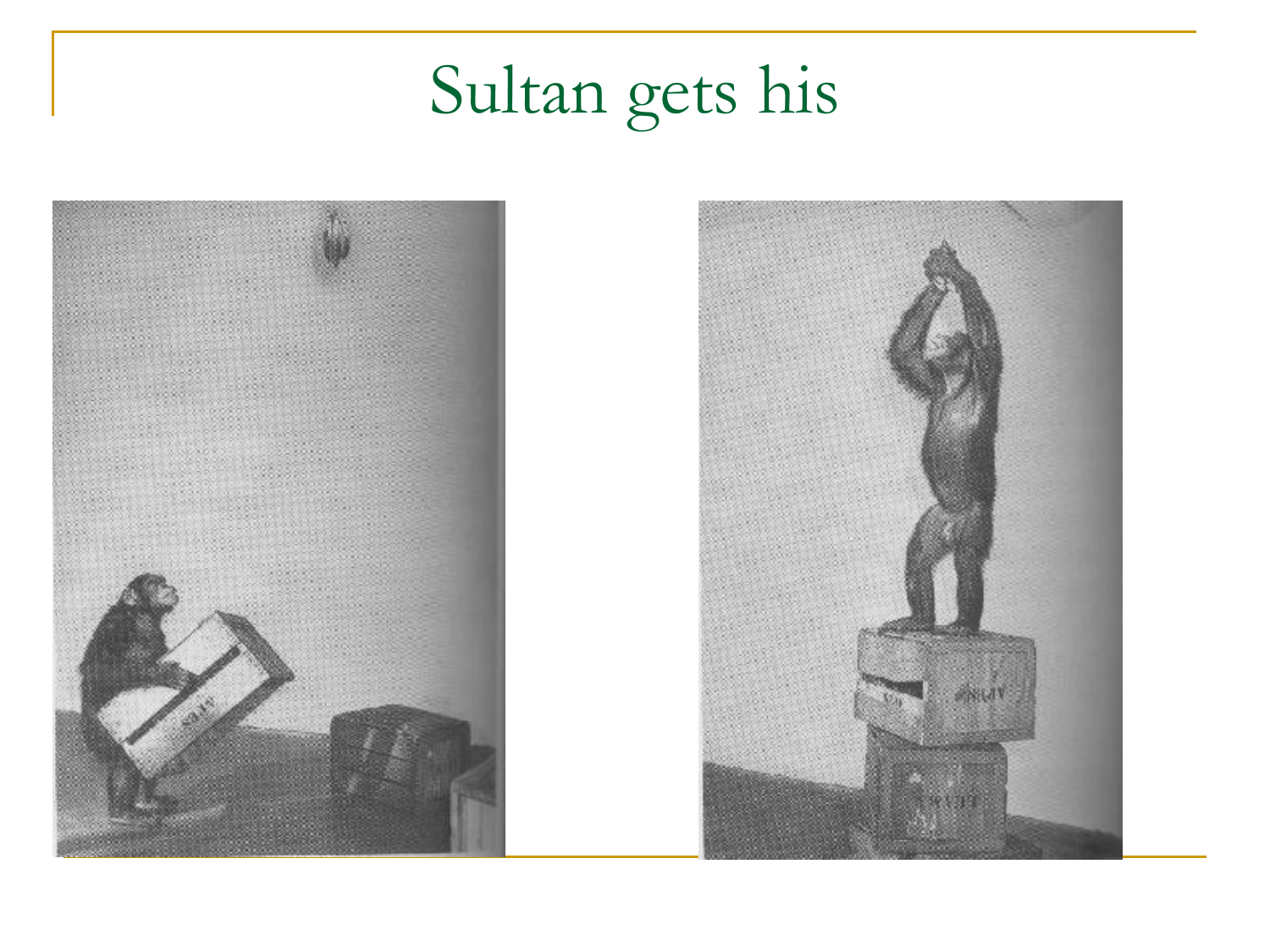### Animals & Consciousness

- But some still attribute many animal talents to mere instinct, not consciousness
- Is this fair? Some animals certainly use tools.
- Chimps and sticks
- **C** Otters and stones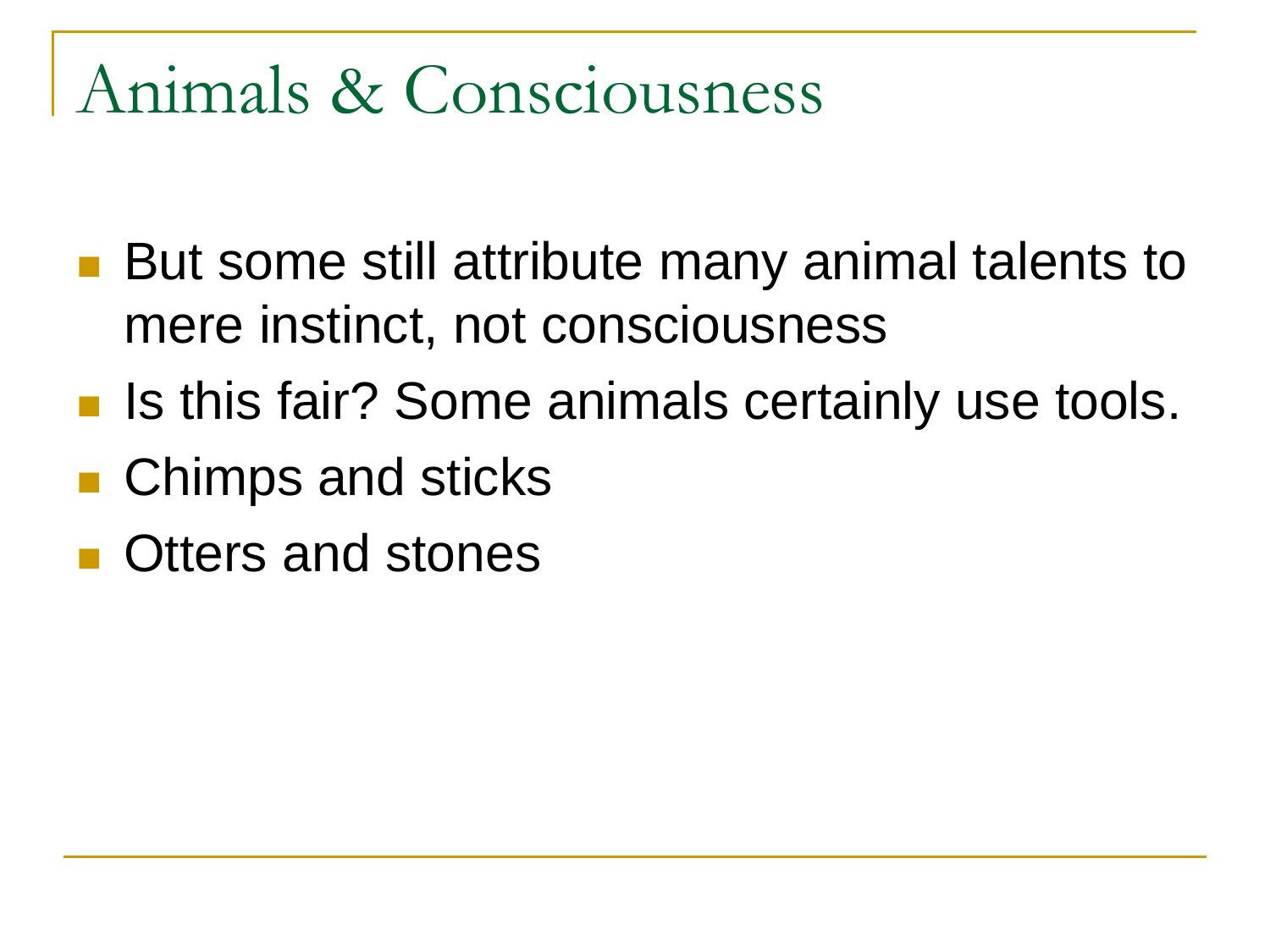## Orangs and paper clips



Find more wallpapers at www.nationalgeographic.com<br>© 2006 National Geographic Society. All rights reserved.

Photograph by Tim Laman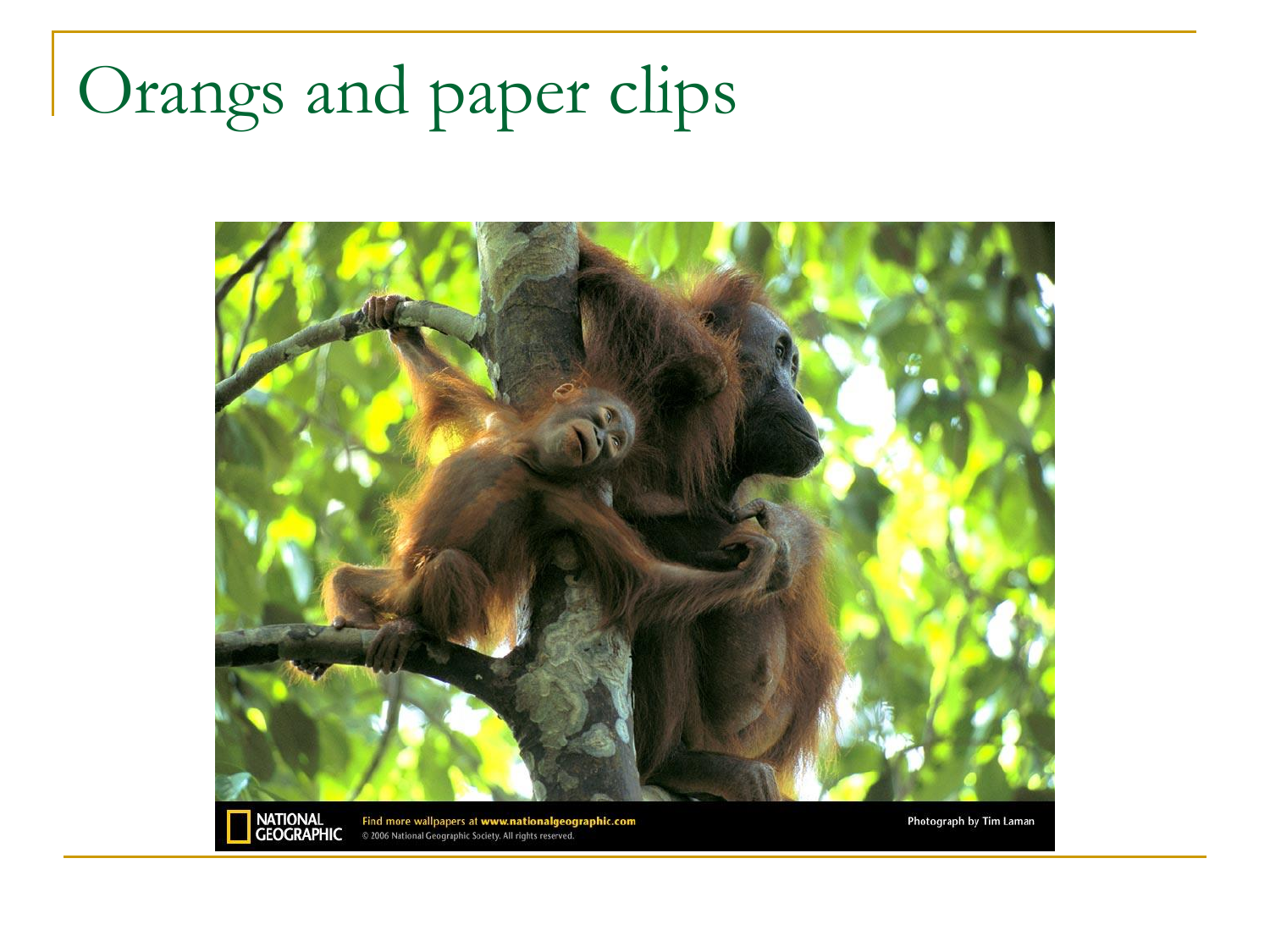# Ravens and string

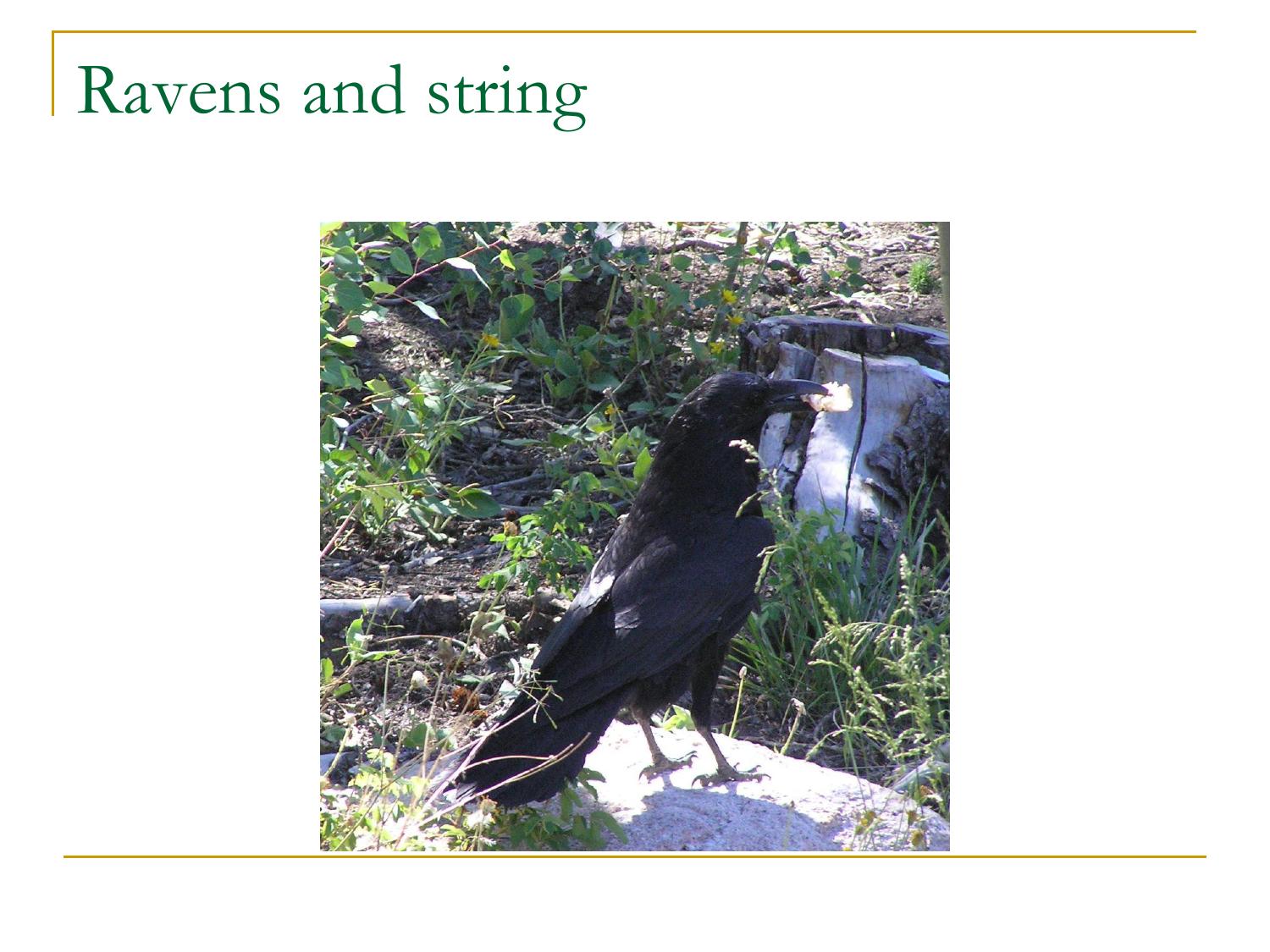### More evidence

- Chimps understand numbers
- At 2-3, better than humans
- Ravens can count to 6
- Alex, the recently-departed African grey parrot, could *sum* to six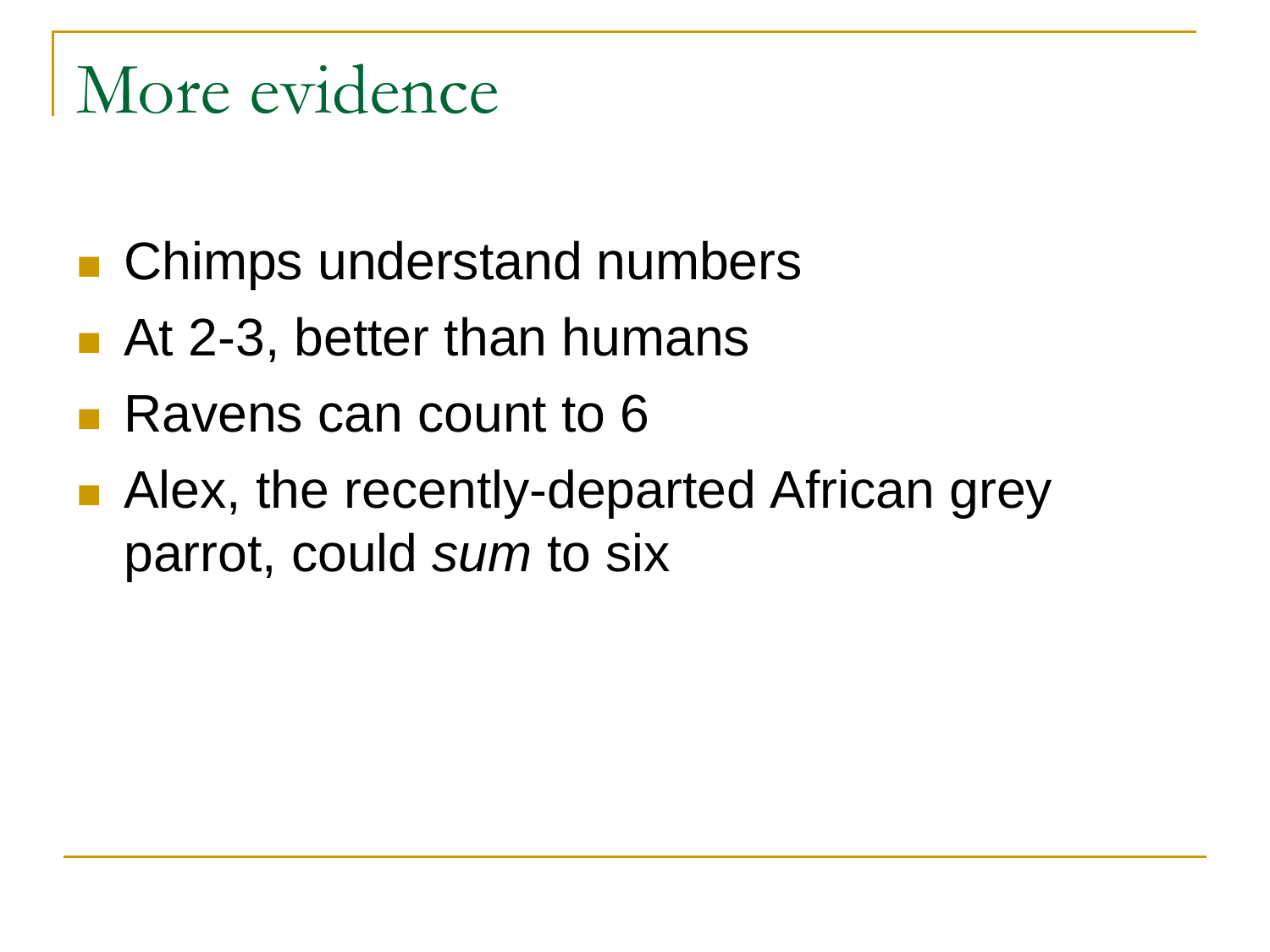### Theory of Mind

- *A system of beliefs about how both our mind and the mind of other's work, and of how individuals are affected by their beliefs and feelings*
- Animal deception
- **Self-recognition**
- Comforting others
- **Fairness**
- Pointing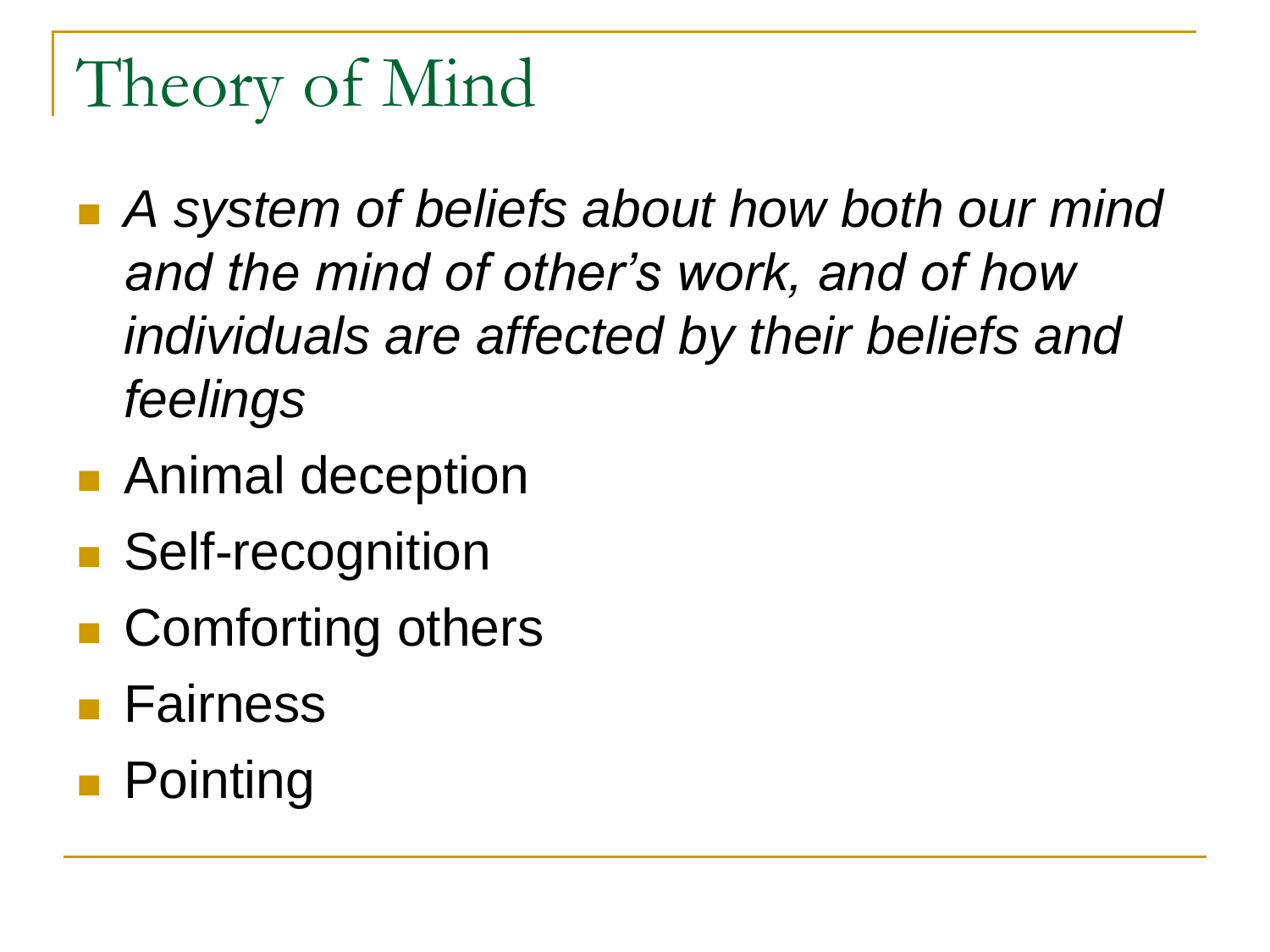### Are we limited to intevertebrates?

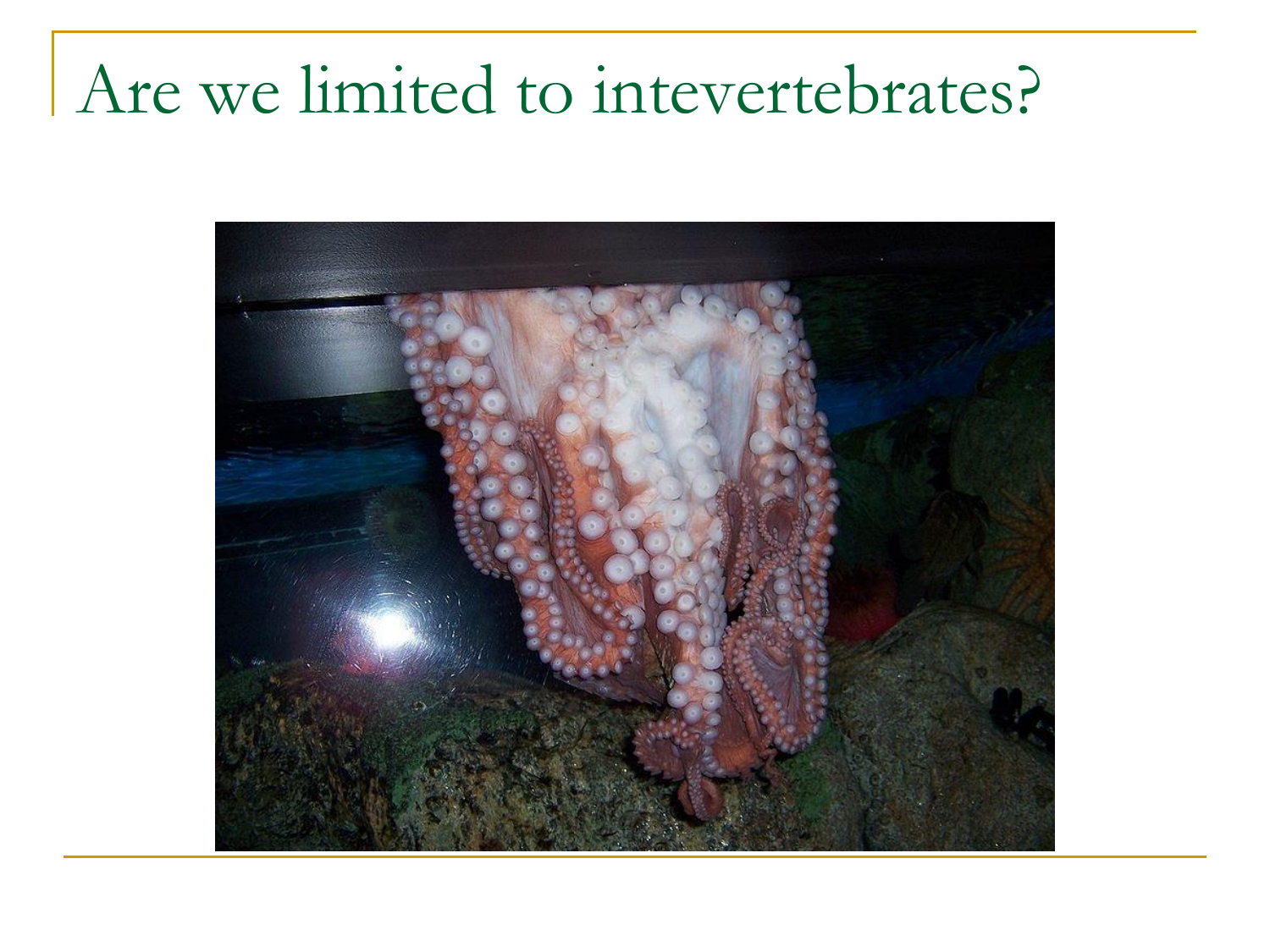### What killed this?